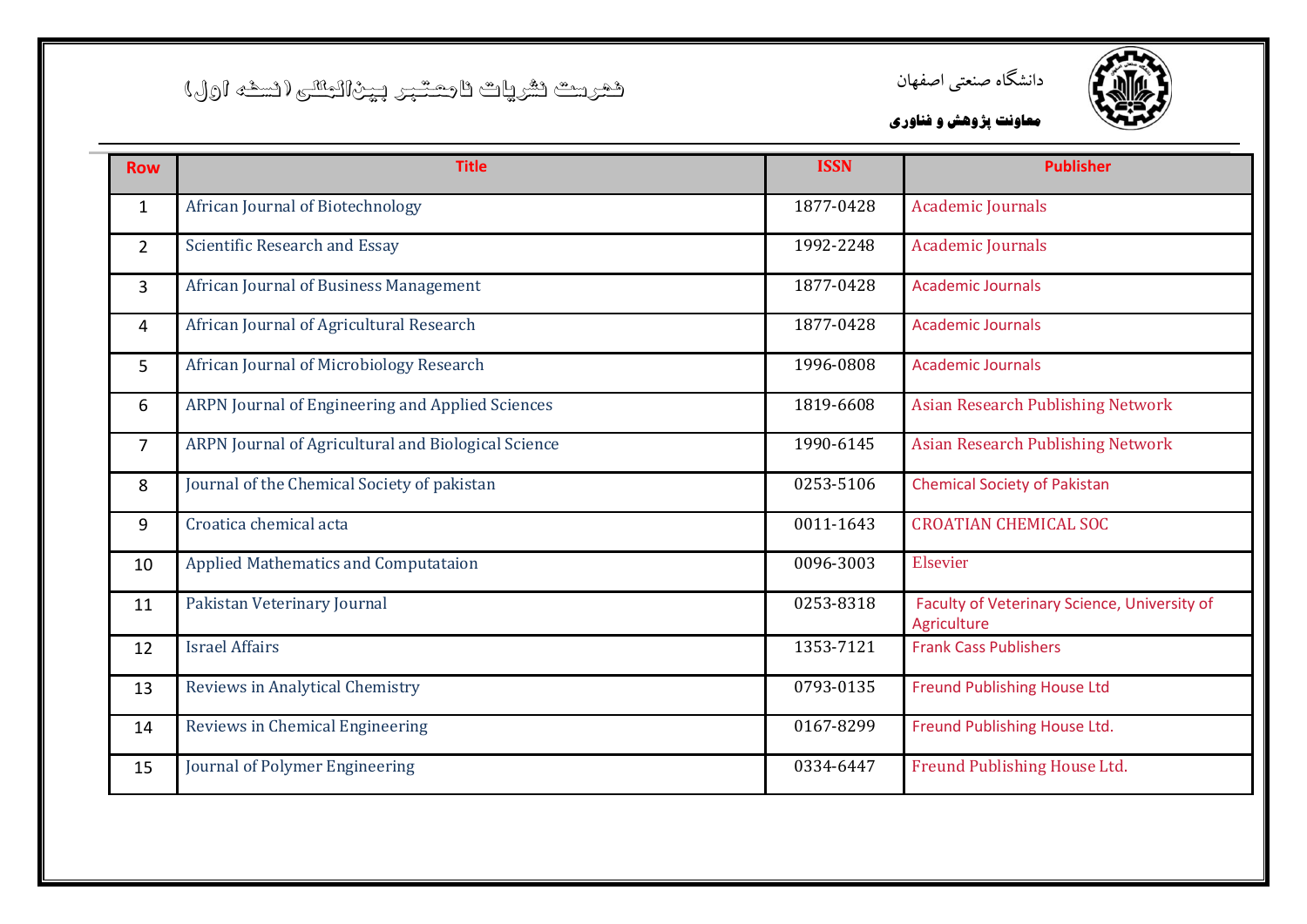



| <b>Row</b> | <b>Title</b>                                                        | <b>ISSN</b> | <b>Publisher</b>                                                       |
|------------|---------------------------------------------------------------------|-------------|------------------------------------------------------------------------|
| 16         | Reviews in Inorganic Chemistry                                      | 0193-4929   | Freund Publishing House Ltd.                                           |
| 17         | Science and engineering of Composite Materials                      | 0334-181x   | Freund Publishing House Ltd.                                           |
| 18         | <b>Israel Journal of Psychiatry and Related Sciences</b>            | 0333-7308   | <b>Gefen Publishing House Ltd</b>                                      |
| 19         | <b>Advanced Studies in Biology</b>                                  | 1313-9495   | Hikari Ltd                                                             |
| 20         | Advanced Studies in Theoretical Physics                             | 1313-1311   | Hikari Ltd                                                             |
| 21         | Advances in Theoretical and Applied Mechanics                       | 1313-6550   | Hikari Ltd                                                             |
| 22         | <b>Applied Mathematical Sciences (AMS)</b>                          | 1312-885x   | Hikari Ltd                                                             |
| 23         | <b>Contemporary Engineering Sciences</b>                            | 1313-6569   | Hikari Ltd                                                             |
| 24         | <b>International Journal of Algebra</b>                             | 1312-8868   | Hikari Ltd                                                             |
| 25         | International Journal of Contemporary Mathematical Sciences (IJCMS) | 1312-7586   | Hikari Ltd                                                             |
| 26         | <b>International Journal of Mathematical Analysis</b>               | 1312-8876   | Hikari Ltd                                                             |
| 27         | International Mathematical Forum (IMF)                              | 1312-7594   | Hikari Ltd                                                             |
| 28         | Journal of Nano-materials (Hindawi)                                 | 1687-4110   | <b>Hindawi Publishing Corporation</b>                                  |
| 29         | Ieice electronics epress                                            | 1349-2543   | <b>Ieice-Inst Electronics Information</b><br><b>Communications Eng</b> |
| 30         | <b>Indian Veterinary Journal</b>                                    | 0019-6479   | <b>Indian Veterinary Association</b>                                   |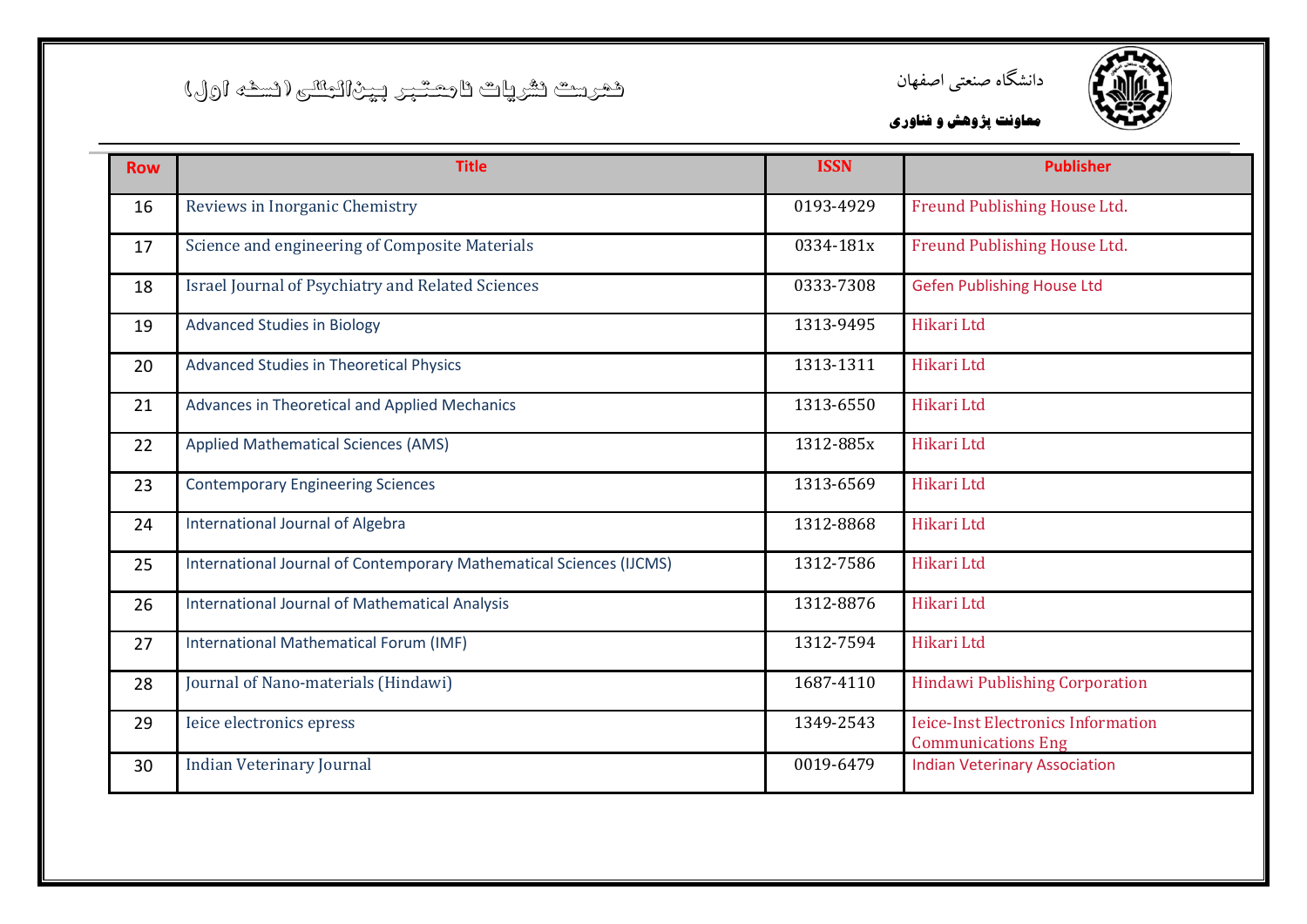



| <b>Row</b> | <b>Title</b>                                      | <b>ISSN</b> | <b>Publisher</b>                                                                       |
|------------|---------------------------------------------------|-------------|----------------------------------------------------------------------------------------|
| 31         | Australian Journal of Basic and Applied Sciences  | 1991-8178   | <b>INSIpub</b>                                                                         |
| 32         | Digest Journal of Nanomaterials and Biostructures | 1842-3582   | <b>INST MATERIALS PHYSICS</b>                                                          |
| 33         | Industria Textila                                 | 1222-5347   | Inst Natl Cercetare-Dezvoltare Textile<br>Pielarie-Bucuresti                           |
| 34         | <b>Academic Journal of Animal Diseases</b>        | 2079-200X   | <b>International Digital Organization for</b><br><b>Scientific Information (IDOSI)</b> |
| 35         | <b>Academic Journal of Cancer Research</b>        | 1995-8943   | <b>International Digital Organization for</b><br><b>Scientific Information (IDOSI)</b> |
| 36         | <b>Academic Journal of Entomology</b>             | 1995-8994   | <b>International Digital Organization for</b><br><b>Scientific Information (IDOSI)</b> |
| 37         | Academic Journal of Nutrition [AJN]               |             | <b>International Digital Organization for</b><br><b>Scientific Information (IDOSI)</b> |
| 38         | Academic Journal of Oral and Dental Medicine      | 2222-128X   | <b>International Digital Organization for</b><br><b>Scientific Information (IDOSI)</b> |
| 39         | <b>Academic Journal of Plant Sciences</b>         | 1995-8986   | <b>International Digital Organization for</b><br>Scientific Information (IDOSI)        |
| 40         | Acta Parasitologica Globalis                      | 2079-2166   | <b>International Digital Organization for</b><br><b>Scientific Information (IDOSI)</b> |
| 41         | Acta Science, Technology and Management           | XXXX-XXXX   | <b>International Digital Organization for</b><br><b>Scientific Information (IDOSI)</b> |
| 42         | Advances in Biological Research                   | 1992-0067   | <b>International Digital Organization for</b><br><b>Scientific Information (IDOSI)</b> |
| 43         | African Journal of Basic & Applied Sciences       | 2079-2034   | <b>International Digital Organization for</b><br><b>Scientific Information (IDOSI)</b> |
| 44         | Agricultural Economics & Marketing Journal        | 2079-2042   | <b>International Digital Organization for</b><br><b>Scientific Information (IDOSI)</b> |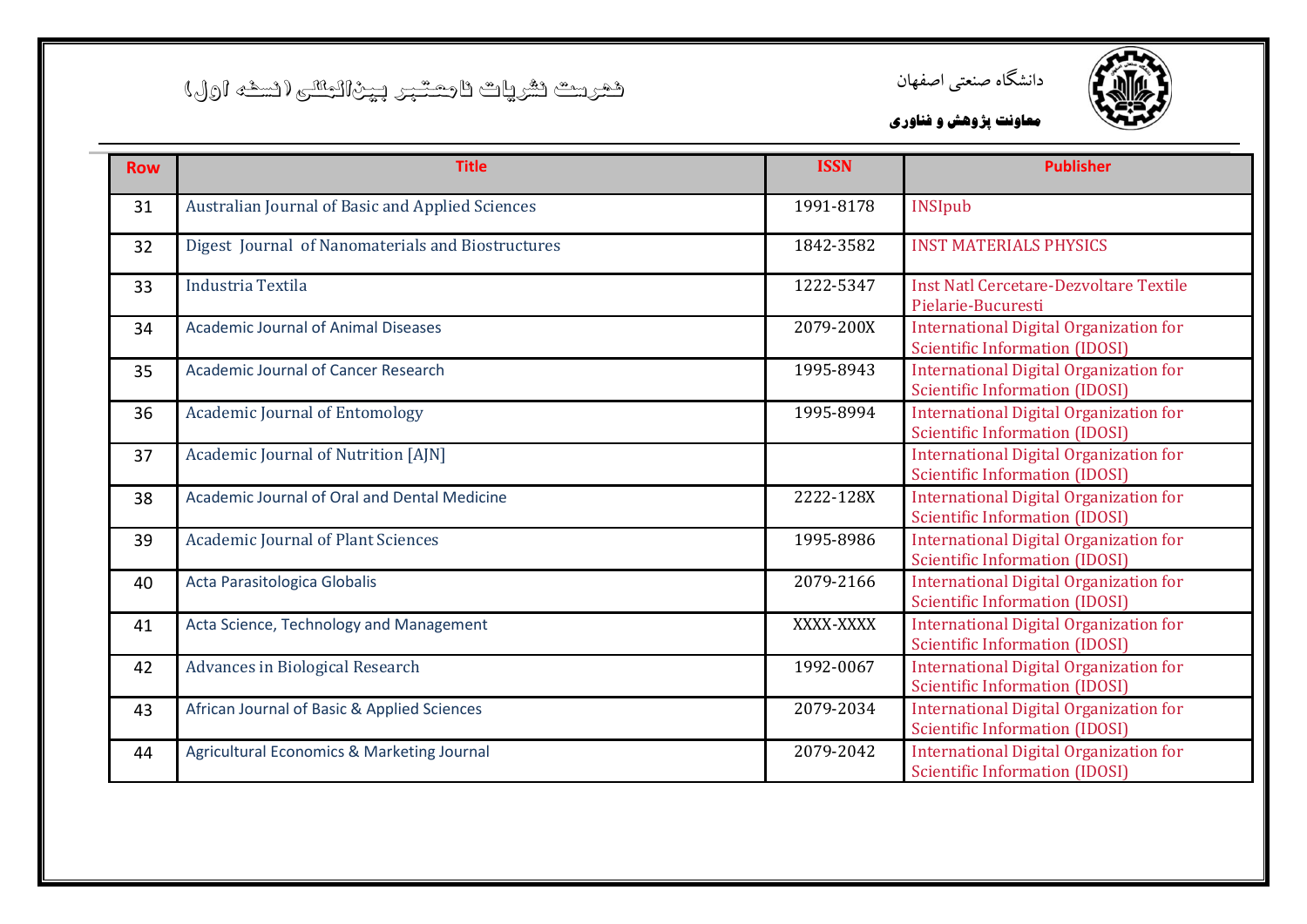



| <b>Row</b> | <b>Title</b>                                                       | <b>ISSN</b> | <b>Publisher</b>                                                                       |
|------------|--------------------------------------------------------------------|-------------|----------------------------------------------------------------------------------------|
| 45         | Agricultural Engineering Research Journal                          | 2218-3906   | <b>International Digital Organization for</b><br><b>Scientific Information (IDOSI)</b> |
| 46         | American-Eurasian Journal of Agricultural & Environmental Sciences | 1818-6769   | <b>International Digital Organization for</b><br><b>Scientific Information (IDOSI)</b> |
| 47         | American-Eurasian Journal of Agronomy                              | 1995-8986   | <b>International Digital Organization for</b><br><b>Scientific Information (IDOSI)</b> |
| 48         | American-Eurasian Journal of Crop Protection                       |             | <b>International Digital Organization for</b><br><b>Scientific Information (IDOSI)</b> |
| 49         | American-Eurasian Journal of Scientific Research                   | 1818-6785   | <b>International Digital Organization for</b><br><b>Scientific Information (IDOSI)</b> |
| 50         | American-Eurasian Journal of Soil Sciences                         |             | <b>International Digital Organization for</b><br><b>Scientific Information (IDOSI)</b> |
| 51         | American-Eurasian Journal of Toxicological Sciences                | 2079-2050   | <b>International Digital Organization for</b><br><b>Scientific Information (IDOSI)</b> |
| 52         | <b>Applied Biosciences [AB]</b>                                    |             | <b>International Digital Organization for</b><br><b>Scientific Information (IDOSI)</b> |
| 53         | Applied Journal of Hygiene [AJH]                                   |             | <b>International Digital Organization for</b><br><b>Scientific Information (IDOSI)</b> |
| 54         | Asian Journal of Business Management Studies                       | 2222-1387   | <b>International Digital Organization for</b><br><b>Scientific Information (IDOSI)</b> |
| 55         | <b>British Journal of Poultry Sciences</b>                         |             | <b>International Digital Organization for</b><br>Scientific Information (IDOSI)        |
| 56         | <b>Computational and Applied Mathematical Sciences</b>             | 2222-1328   | <b>International Digital Organization for</b><br><b>Scientific Information (IDOSI)</b> |
| 57         | <b>European Journal of Applied Sciences</b>                        | 2079-2077   | <b>International Digital Organization for</b><br><b>Scientific Information (IDOSI)</b> |
| 58         | <b>European Journal of Biological Sciences</b>                     | 2079-2085   | <b>International Digital Organization for</b><br><b>Scientific Information (IDOSI)</b> |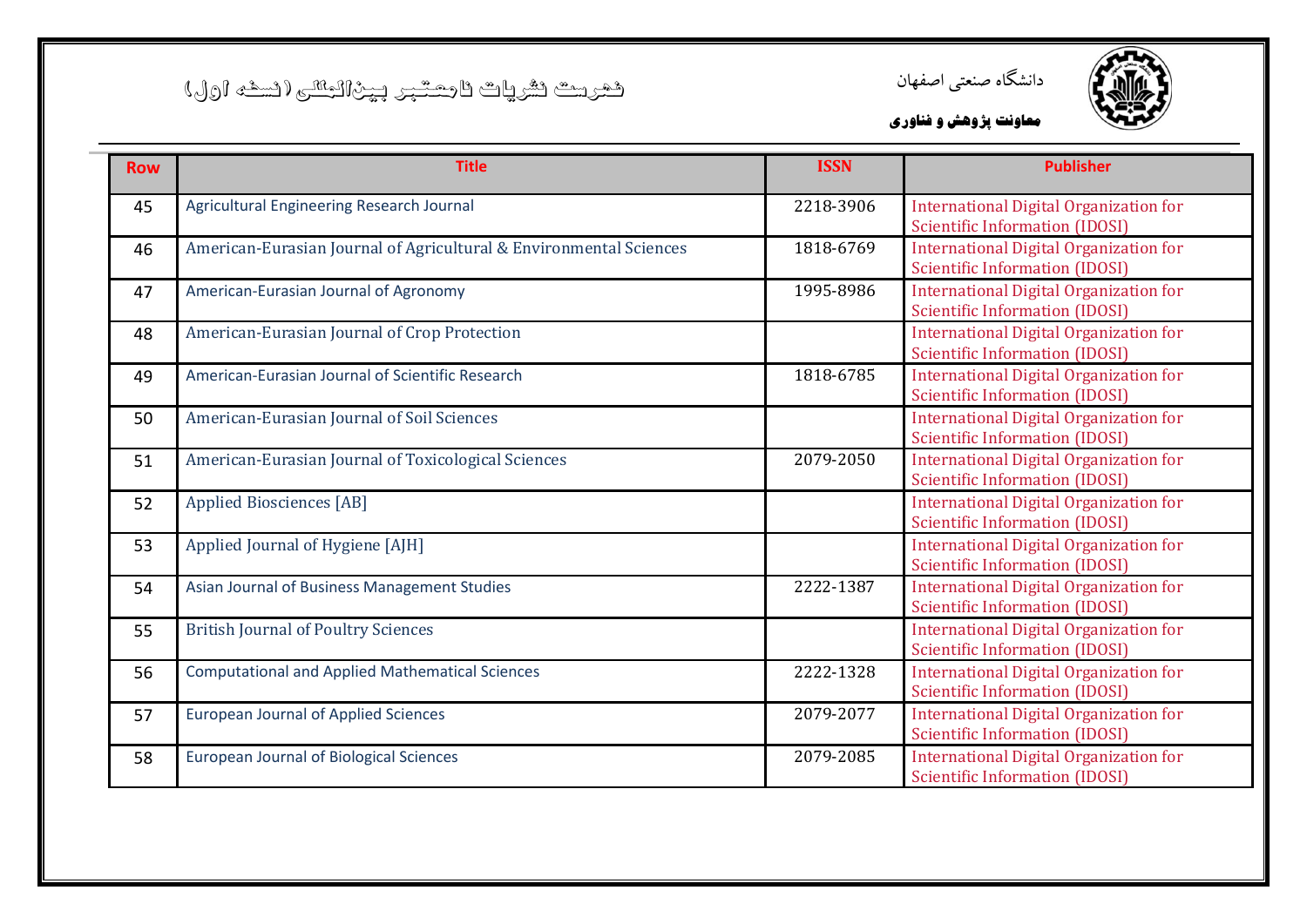



| <b>Row</b> | <b>Title</b>                                                      | <b>ISSN</b> | <b>Publisher</b>                                                                       |
|------------|-------------------------------------------------------------------|-------------|----------------------------------------------------------------------------------------|
| 59         | Formerly known as American-Eurasian Journal of Botany             | 1995-8951   | <b>International Digital Organization for</b><br><b>Scientific Information (IDOSI)</b> |
| 60         | Global Journal of Biotechnology & Biochemistry                    | 2078-466X   | <b>International Digital Organization for</b><br><b>Scientific Information (IDOSI)</b> |
| 61         | <b>Global Journal of Environmental Research</b>                   | 1990-925X   | <b>International Digital Organization for</b><br><b>Scientific Information (IDOSI)</b> |
| 62         | <b>Global Journal of Pharmacology</b>                             | 1992-0075   | <b>International Digital Organization for</b><br><b>Scientific Information (IDOSI)</b> |
| 63         | Global Veterinaria                                                | 1992-6197   | <b>International Digital Organization for</b><br><b>Scientific Information (IDOSI)</b> |
| 64         | <b>Global Journal of Molecular Sciences</b>                       | 1990-9241   | <b>International Digital Organization for</b><br>Scientific Information (IDOSI)        |
| 65         | <b>Humanity and Social Sciences Journal</b>                       | 1818-4960   | <b>International Digital Organization for</b><br><b>Scientific Information (IDOSI)</b> |
| 66         | <b>International Journal of Agribusiness Management</b>           |             | <b>International Digital Organization for</b><br><b>Scientific Information (IDOSI)</b> |
| 67         | International Journal of Agricultural Extension & Rural Sociology |             | <b>International Digital Organization for</b><br>Scientific Information (IDOSI)        |
| 68         | International Journal of Basic and Applied Virology               | 2222-1298   | <b>International Digital Organization for</b><br><b>Scientific Information (IDOSI)</b> |
| 69         | <b>International Journal of Clinical Pathology</b>                | XXXX-XXXX   | <b>International Digital Organization for</b><br>Scientific Information (IDOSI)        |
| 70         | <b>International Journal of Genetics</b>                          | 2222-1301   | <b>International Digital Organization for</b><br><b>Scientific Information (IDOSI)</b> |
| 71         | International Journal of Microbiological Research                 | 2079-2093   | <b>International Digital Organization for</b><br>Scientific Information (IDOSI)        |
| 72         | International Journal of Nuts and Related Sciences                | 2008-9937   | <b>International Digital Organization for</b><br>Scientific Information (IDOSI)        |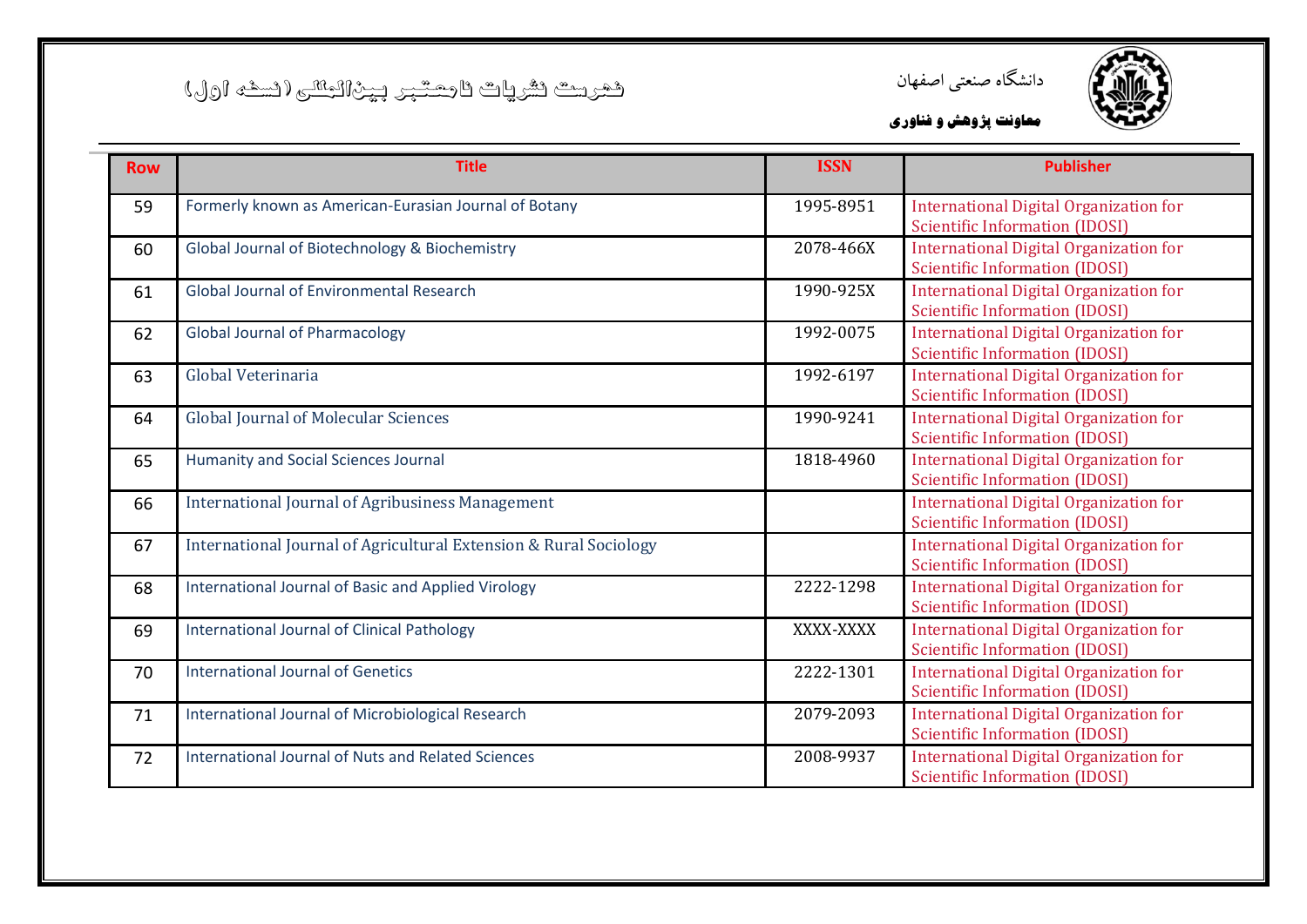



| <b>Row</b> | <b>Title</b>                                                   | <b>ISSN</b> | <b>Publisher</b>                                                                       |
|------------|----------------------------------------------------------------|-------------|----------------------------------------------------------------------------------------|
| 73         | International Journal of Pharmacy and Medical Sciences         | 2222-5854   | <b>International Digital Organization for</b><br><b>Scientific Information (IDOSI)</b> |
| 74         | <b>International Journal of Physics</b>                        | 2222-131X   | <b>International Digital Organization for</b><br><b>Scientific Information (IDOSI)</b> |
| 75         | International Journal of Planetary & Space Research            | 1993-145X   | <b>International Digital Organization for</b><br><b>Scientific Information (IDOSI)</b> |
| 76         | International Journal of Sustainable Agriculture               | 2079-2107   | <b>International Digital Organization for</b><br><b>Scientific Information (IDOSI)</b> |
| 77         | Iranica Journal of Energy and Environment                      | 2079-2115   | <b>International Digital Organization for</b><br><b>Scientific Information (IDOSI)</b> |
| 78         | <b>Iournal of Animal Production Sciences</b>                   |             | <b>International Digital Organization for</b><br><b>Scientific Information (IDOSI)</b> |
| 79         | Journal of Approximate Reasoning                               | 2222-1336   | <b>International Digital Organization for</b><br><b>Scientific Information (IDOSI)</b> |
| 80         | Journal of Forestry and Environment                            | 2079-214X   | <b>International Digital Organization for</b><br><b>Scientific Information (IDOSI)</b> |
| 81         | Journal of Horticultural Science & Ornamental Plants           | 2079-2158   | International Digital Organization for<br>Scientific Information (IDOSI)               |
| 82         | Journal of Industrial Technologies and Sustainable Environment |             | <b>International Digital Organization for</b><br><b>Scientific Information (IDOSI)</b> |
| 83         | Journal of Oceanography and Marine Environmental System        | 2222-1395   | <b>International Digital Organization for</b><br><b>Scientific Information (IDOSI)</b> |
| 84         | Journal of Physical Chemistry and Electrochemistry             |             | <b>International Digital Organization for</b><br><b>Scientific Information (IDOSI)</b> |
| 85         | Journal of Reproduction and Infertility                        | 2079-2166   | <b>International Digital Organization for</b><br><b>Scientific Information (IDOSI)</b> |
| 86         | Journal of Statistics and Biometry                             |             | <b>International Digital Organization for</b><br><b>Scientific Information (IDOSI)</b> |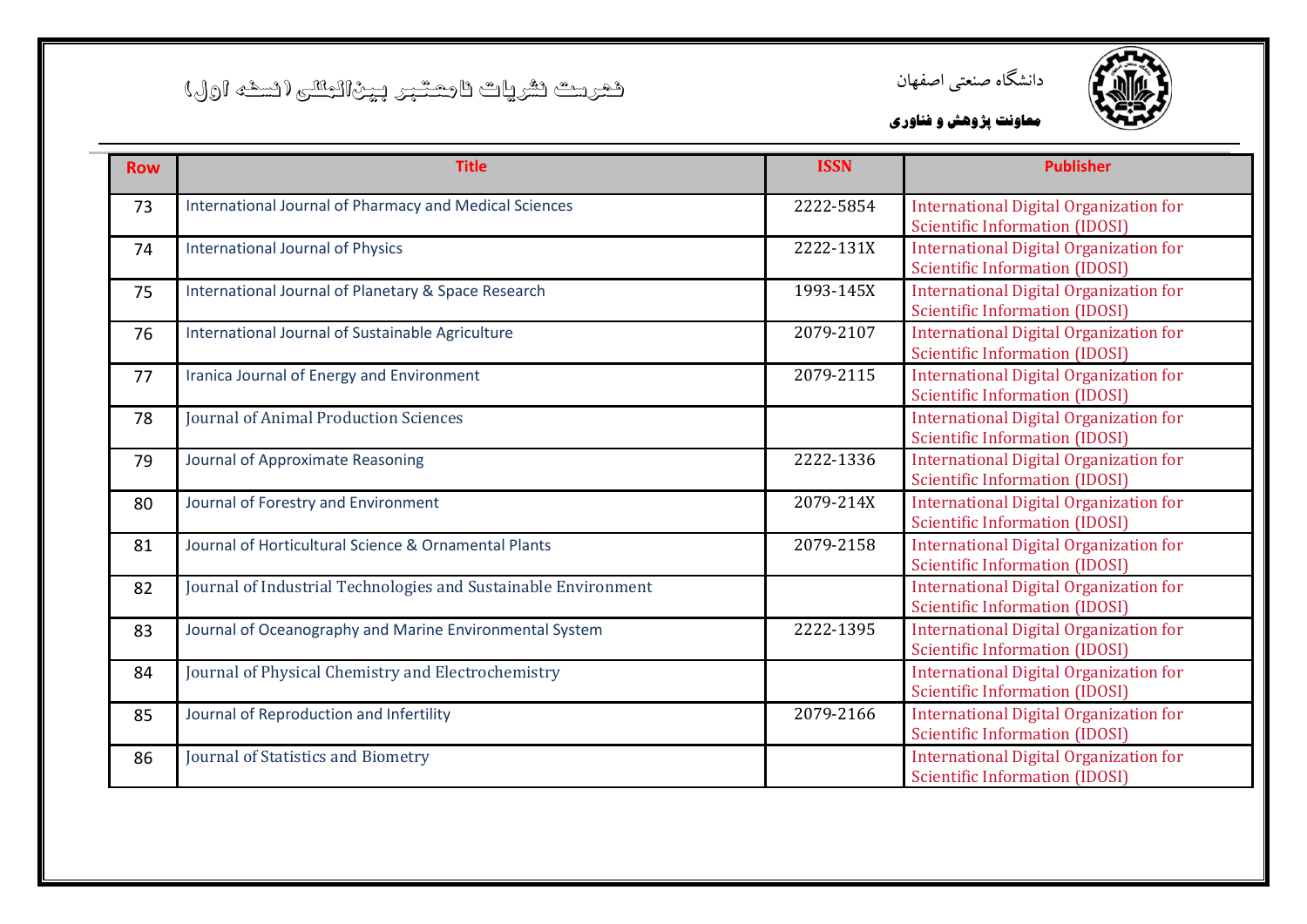



| <b>Row</b> | <b>Title</b>                                             | <b>ISSN</b> | <b>Publisher</b>                                                                       |
|------------|----------------------------------------------------------|-------------|----------------------------------------------------------------------------------------|
| 87         | Journal of Theoretical & Applied Statistics              | 2079-2174   | <b>International Digital Organization for</b><br><b>Scientific Information (IDOSI)</b> |
| 88         | Libyan Agriculture Research Center Journal International | 2219-4304   | <b>International Digital Organization for</b><br><b>Scientific Information (IDOSI)</b> |
| 89         | Middle East Journal of Scientific Research               | 1990-9233   | <b>International Digital Organization for</b><br><b>Scientific Information (IDOSI)</b> |
| 90         | <b>Plant Pathology International</b>                     |             | <b>International Digital Organization for</b><br><b>Scientific Information (IDOSI)</b> |
| 91         | <b>Plant Physiology Research</b>                         |             | <b>International Digital Organization for</b><br><b>Scientific Information (IDOSI)</b> |
| 92         | <b>Research Journal of Earth Sciences</b>                | 1995-9044   | International Digital Organization for<br>Scientific Information (IDOSI)               |
| 93         | <b>Research Journal of Zoonosis</b>                      |             | <b>International Digital Organization for</b><br><b>Scientific Information (IDOSI)</b> |
| 94         | <b>Studies in Nonlinear Sciences</b>                     | 2221-3910   | <b>International Digital Organization for</b><br><b>Scientific Information (IDOSI)</b> |
| 95         | <b>World Applied Sciences Journal</b>                    | 1818-4952   | International Digital Organization for<br><b>Scientific Information (IDOSI)</b>        |
| 96         | World Engineering & Applied Sciences Journal             | 2079-2204   | International Digital Organization for<br><b>Scientific Information (IDOSI)</b>        |
| 97         | World Information Technology Journal                     | 1818-4944   | <b>International Digital Organization for</b><br><b>Scientific Information (IDOSI)</b> |
| 98         | World Journal of Agricultural Sciences                   | 1817-3047   | <b>International Digital Organization for</b><br><b>Scientific Information (IDOSI)</b> |
| 99         | World Journal of Alternative Medicine                    | 2222-1344   | <b>International Digital Organization for</b><br><b>Scientific Information (IDOSI)</b> |
| 100        | World Journal of Chemistry                               | 1817-3071   | <b>International Digital Organization for</b><br><b>Scientific Information (IDOSI)</b> |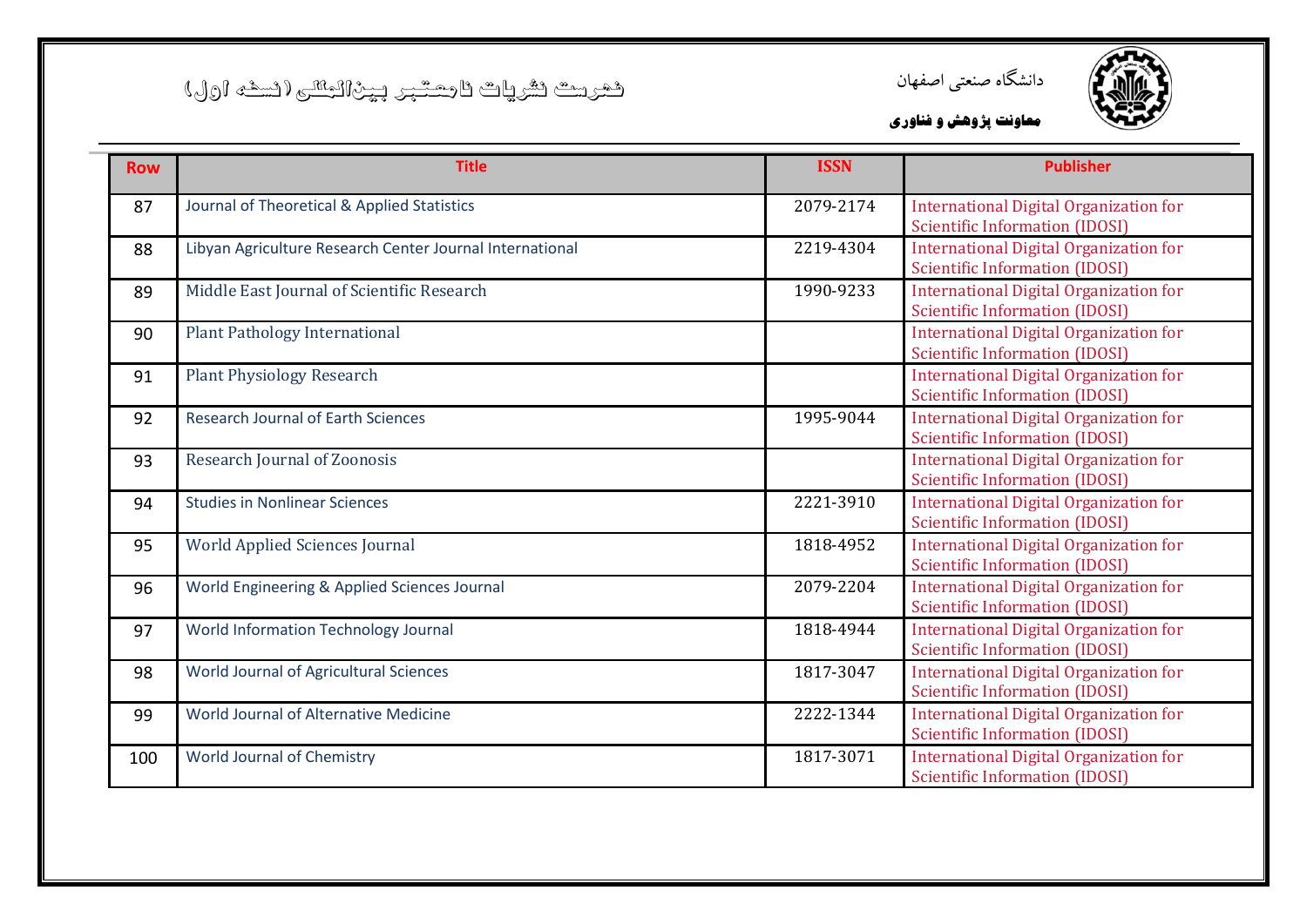



| <b>Row</b> | <b>Title</b>                               | <b>ISSN</b> | <b>Publisher</b>                                                                       |
|------------|--------------------------------------------|-------------|----------------------------------------------------------------------------------------|
| 101        | World Journal of Computer Sciences         | 2222-1379   | <b>International Digital Organization for</b><br><b>Scientific Information (IDOSI)</b> |
| 102        | World Journal of Dairy & Food Sciences     | 1817-308X   | <b>International Digital Organization for</b><br><b>Scientific Information (IDOSI)</b> |
| 103        | World Journal of Environmental Pollution   | 2222-1360   | <b>International Digital Organization for</b><br><b>Scientific Information (IDOSI)</b> |
| 104        | World Journal of Fish and Marine Sciences  | 2078-4589   | <b>International Digital Organization for</b><br><b>Scientific Information (IDOSI)</b> |
| 105        | World Journal of Fungal and Plant Biology  | 2219-4312   | <b>International Digital Organization for</b><br><b>Scientific Information (IDOSI)</b> |
| 106        | World Journal of Immunology                |             | <b>International Digital Organization for</b><br><b>Scientific Information (IDOSI)</b> |
| 107        | World Journal of Management Studies        |             | <b>International Digital Organization for</b><br><b>Scientific Information (IDOSI)</b> |
| 108        | <b>World Journal of Medical Sciences</b>   | 1817-3055   | <b>International Digital Organization for</b><br><b>Scientific Information (IDOSI)</b> |
| 109        | World Journal of Nano Science & Technology | XXXX-XXXX   | <b>International Digital Organization for</b><br><b>Scientific Information (IDOSI)</b> |
| 110        | World Journal of Natural Products Research | 2079-2220   | <b>International Digital Organization for</b><br><b>Scientific Information (IDOSI)</b> |
| 111        | <b>World Journal of Nursing Sciences</b>   | 2222-1352   | <b>International Digital Organization for</b><br><b>Scientific Information (IDOSI)</b> |
| 112        | <b>World Journal of Sport Sciences</b>     | 2078-4724   | <b>International Digital Organization for</b><br><b>Scientific Information (IDOSI)</b> |
| 113        | <b>World Journal of Zoology</b>            | 1817-3098   | <b>International Digital Organization for</b><br><b>Scientific Information (IDOSI)</b> |
| 114        | <b>Israel Exploration Journal</b>          | 0021-2059   | <b>Israel Exploration Society</b>                                                      |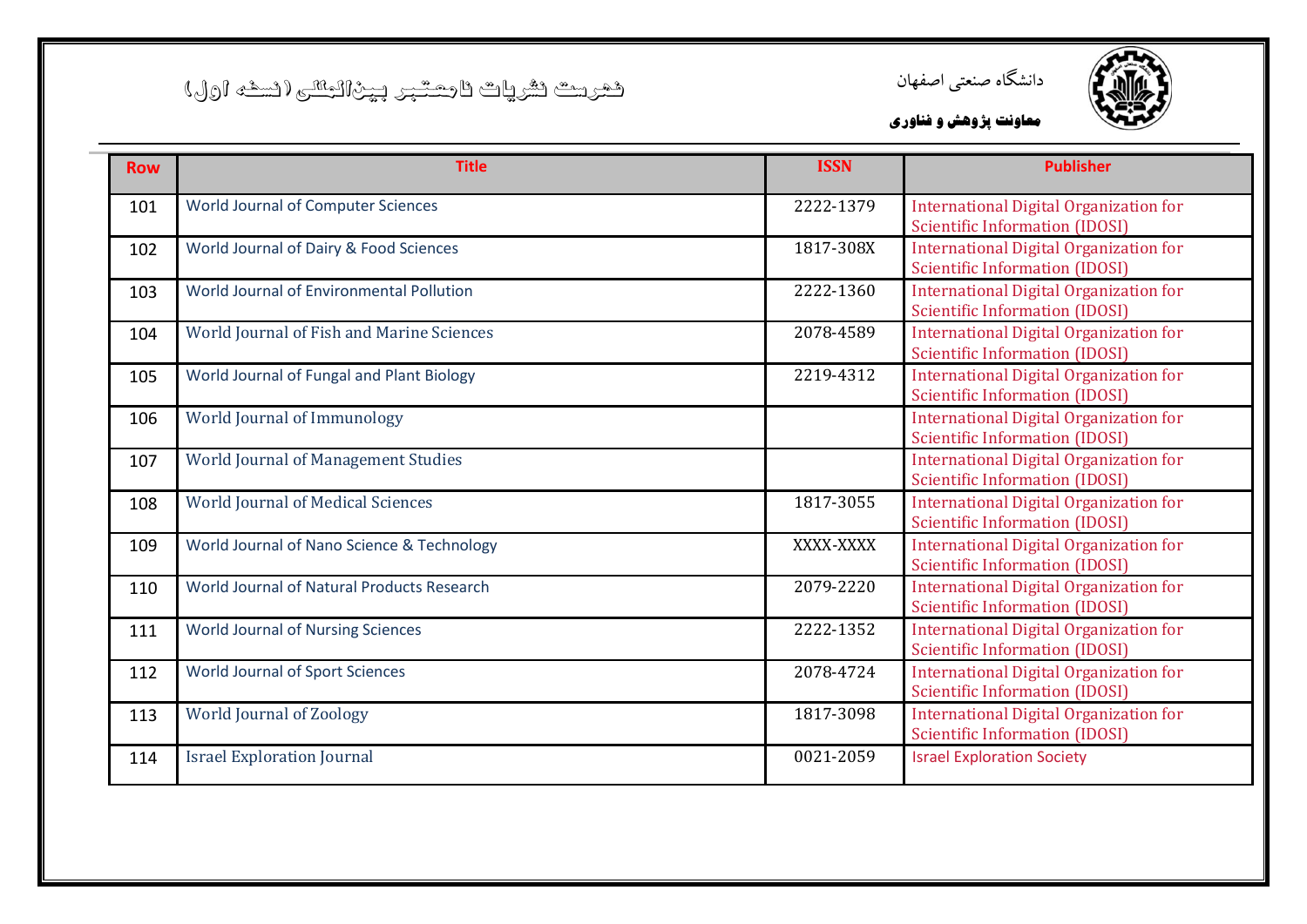



| <b>Row</b> | <b>Title</b>                                                       | <b>ISSN</b> | <b>Publisher</b>                                          |
|------------|--------------------------------------------------------------------|-------------|-----------------------------------------------------------|
| 115        | <b>Israel Medical Association Journal</b>                          | 1565-1088   | <b>Israel Medical Association</b>                         |
| 116        | <b>Israel Journal of Earth Sciences</b>                            | 0021-2164   | Laser Pages Publishing Ltd                                |
| 117        | <b>Israel Journal of Veterinary Medicine</b>                       | 0334-9152   | <b>Israel Veterinary Medical Association</b>              |
| 118        | <b>Israel Journal of Chemistry</b>                                 | 0021-2148   | Laser Pages Publishing Ltd                                |
| 119        | <b>Israel Journal of Plant Sciences</b>                            | 0792-9978   | Laser Pages Publishing Ltd                                |
| 120        | <b>Israel Journal of Zoology</b>                                   | 0021-2210   | Laser Pages Publishing Ltd                                |
| 121        | Pakistan Journal of Botany                                         | 0556-3321   | <b>Pakistan Botanical Society</b>                         |
| 122        | Pakistan Journal of Scientific and Industrial Research             | 0030-9885   | Pakistan Council of Scientific and Industrial<br>Research |
| 123        | Journal of the Pakistan Medical Association                        | 0030-9982   | <b>Pakistan Medical Association</b>                       |
| 124        | Pakistan Journal of zoology                                        | 0030-9923   | Panjab University                                         |
| 125        | Pakistan Journal of medical Sciences                               | 1682-024x   | <b>Professional Medical Publications</b>                  |
| 126        | Far East Journal of Mechanical Engineering and Physics             | 2229-4511   | <b>Pushpa Publishing House</b>                            |
| 127        | JP Journal of Geometry and Topology                                | 0972-415X   | <b>Pushpa Publishing House</b>                            |
| 128        | <b>International Journal of Numerical Methods and Applications</b> | 0975-0452   | <b>Pushpa Publishing House</b>                            |
| 129        | Far East Journal of Mechanical Engineering and Physics             | 2229-4511   | <b>Pushpa Publishing House</b>                            |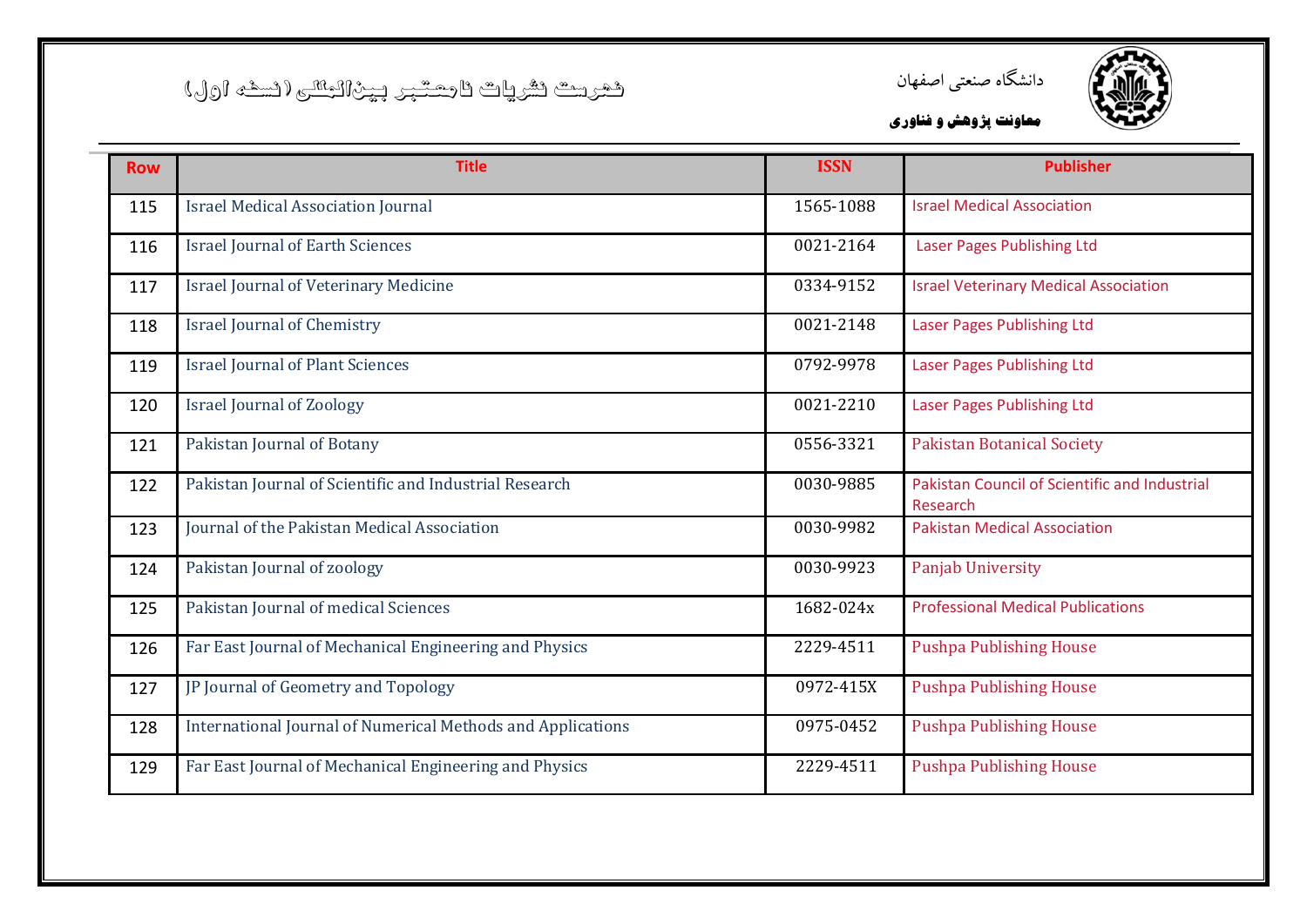



| <b>Row</b> | <b>Title</b>                                              | <b>ISSN</b> | <b>Publisher</b>               |
|------------|-----------------------------------------------------------|-------------|--------------------------------|
| 130        | Far East Journal of Theoretical Statistics                | 0972-0863   | <b>Pushpa Publishing House</b> |
| 131        | Far East Journal of Mathematical Sciences (FJMS)          | 0972-0871   | <b>Pushpa Publishing House</b> |
| 132        | Far East Journal of Applied Mathematics                   | 0972-0960   | <b>Pushpa Publishing House</b> |
| 133        | Far East Journal of Dynamical Systems                     | 0972-1118   | <b>Pushpa Publishing House</b> |
| 134        | <b>Advances and Applications in Statistics</b>            | 0972-3617   | <b>Pushpa Publishing House</b> |
| 135        | JP Journal of Algebra, Number Theory & Applications       | 0972-5555   | <b>Pushpa Publishing House</b> |
| 136        | <b>Advances in Fuzzy Sets and Systems</b>                 | 0973-421X   | <b>Pushpa Publishing House</b> |
| 137        | JP Journal of Fixed Point Theory and Applications         | 0973-4228   | <b>Pushpa Publishing House</b> |
| 138        | <b>Advances and Applications in Fluid Mechanics</b>       | 0973-4686   | <b>Pushpa Publishing House</b> |
| 139        | JP Journal of Biostatistics                               | 0973-5143   | <b>Pushpa Publishing House</b> |
| 140        | Current Development in Theory and Applications of Wavelet | 0973-560    | <b>Pushpa Publishing House</b> |
| 141        | JP Journal of Solids and Structures                       | 0973-5615   | <b>Pushpa Publishing House</b> |
| 142        | Far East Journal of Mathematical Education                | 0973-5631   | <b>Pushpa Publishing House</b> |
| 143        | JP Journal of Heat and Mass Transfer                      | 0973-5763   | <b>Pushpa Publishing House</b> |
| 144        | Advances in Computer Science and Engineering              | 0973-6999   | <b>Pushpa Publishing House</b> |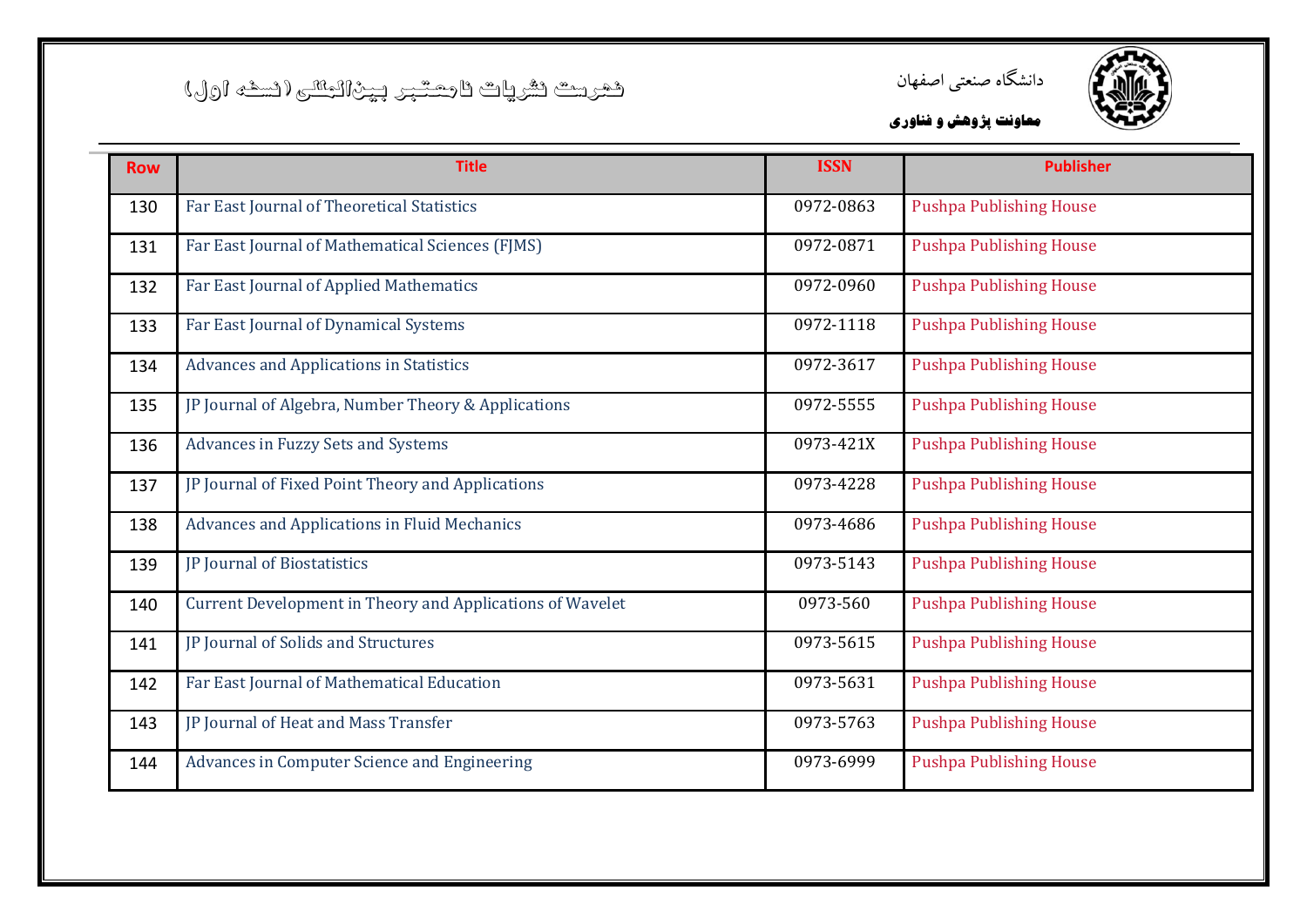



| <b>Row</b> | <b>Title</b>                                                                      | <b>ISSN</b> | <b>Publisher</b>                   |
|------------|-----------------------------------------------------------------------------------|-------------|------------------------------------|
| 145        | Far East Journal of Electronics and Communications                                | 0973-7006   | <b>Pushpa Publishing House</b>     |
| 146        | Advances and Applications in Discrete Mathematics                                 | 0974-1658   | <b>Pushpa Publishing House</b>     |
| 147        | Advances in Differential Equations and Control Processes                          | 0974-3243   | <b>Pushpa Publishing House</b>     |
| 148        | Far East Journal of Experimental and Theoretical Artificial Intelligence          | 0974-3261   | <b>Pushpa Publishing House</b>     |
| 149        | International Journal of Materials Engineering and Technology                     | 0975-0444   | <b>Pushpa Publishing House</b>     |
| 150        | International Journal of Functional Analysis, Operator Theory and<br>Applications | 0975-2919   | pushpa Publishing House            |
| 151        | <b>Current Development in Oceanography</b>                                        | 0976-6960   | pushpa Publishing House            |
| 152        | International Journal of Information Science and Computer Mathematics             | 1829-4969   | pushpa Publishing House            |
| 153        | Advance in Applied Computational Mechanics (AACM)                                 | 2249-4278   | <b>Research India Publications</b> |
| 154        | Advances in Aerospace Science and Applications (AASA)                             | 2277-3223   | <b>Research India Publications</b> |
| 155        | Advances in Algebra (AA)                                                          | 0973-6964   | <b>Research India Publications</b> |
| 156        | Advances in Applied Mathematical Analysis (AAMA)                                  | 0973-5313   | <b>Research India Publications</b> |
| 157        | Advances in Applied Mathematical Biosciences (AAMB)                               | 2248-9983   | <b>Research India Publications</b> |
| 158        | Advances in Computational Sciences and Technology (ACST)                          | 0973-6107   | <b>Research India Publications</b> |
| 159        | Advances in Dynamical Systems and Applications (ADSA)                             | 0973-5321   | <b>Research India Publications</b> |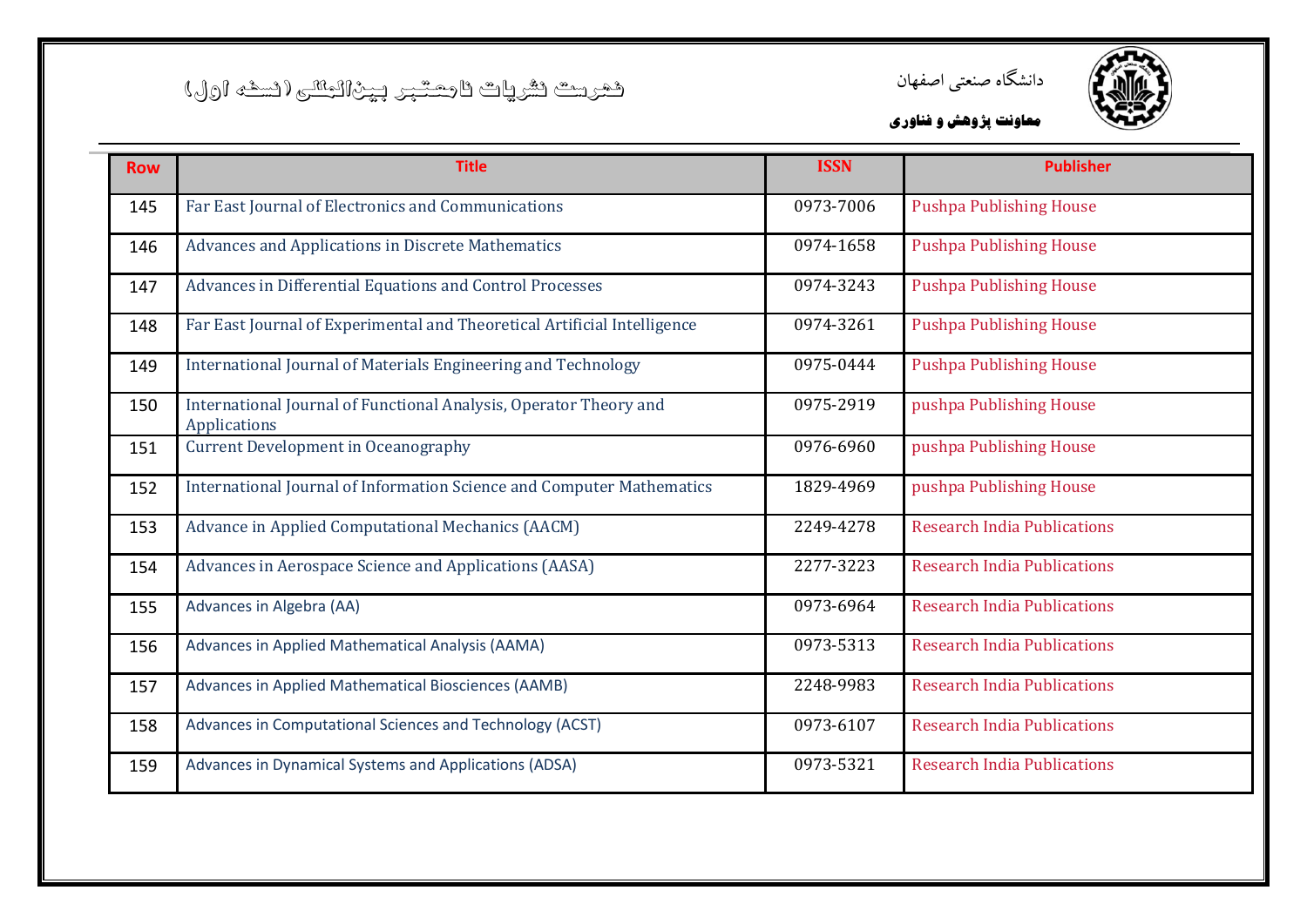



| <b>Row</b> | <b>Title</b>                                                                 | <b>ISSN</b> | <b>Publisher</b>                   |
|------------|------------------------------------------------------------------------------|-------------|------------------------------------|
| 160        | Advances in Electronic and Electric Engineering (AEEE)                       | 2231-1297   | <b>Research India Publications</b> |
| 161        | Advances in Fuzzy Mathematics (AFM)                                          | 0973-533X   | <b>Research India Publications</b> |
| 162        | Advances in Theoretical and Applied Mathematics (ATAM)                       | 0973-4554   | <b>Research India Publications</b> |
| 163        | Advances in Wireless and Mobile Communications (AWMC)                        | 0973-6972   | <b>Research India Publications</b> |
| 164        | Arab Journal of Mathematics and Mathematical Sciences (AJMMS)                |             | <b>Research India Publications</b> |
| 165        | <b>Communication in Applied Geometry (CAG)</b>                               | 2249-4286   | <b>Research India Publications</b> |
| 166        | Communication in differential and Difference Equation (CDDE)                 | 0973-6301   | <b>Research India Publications</b> |
| 167        | Current Development in Artificial Intelligencee (CDAI)                       | 0976-5832   | <b>Research India Publications</b> |
| 168        | Developmental Microbiology and Molecular Biology (DMMB)                      | 0976-5867   | <b>Research India Publications</b> |
| 169        | Global Journal of Academic Librarianship (GJAL)                              |             | <b>Research India Publications</b> |
| 170        | Global Journal of Applied Agricultural Research (GJAAR)                      | 2248-9991   | <b>Research India Publications</b> |
| 171        | Global Journal of Biotechnology and Biochemistry Research (GJBBR)            | 2248-9894   | <b>Research India Publications</b> |
| 172        | Global Journal of Business Management and Information Technology<br>(G BMIT) | 2248-9894   | <b>Research India Publications</b> |
| 173        | Global Journal of Business Management and Information Technology<br>(G BMIT) | 2248-9894   | <b>Research India Publications</b> |
| 174        | Global Journal of Computational Intelligence Research (GJCIR)                | 2249-0000   | <b>Research India Publications</b> |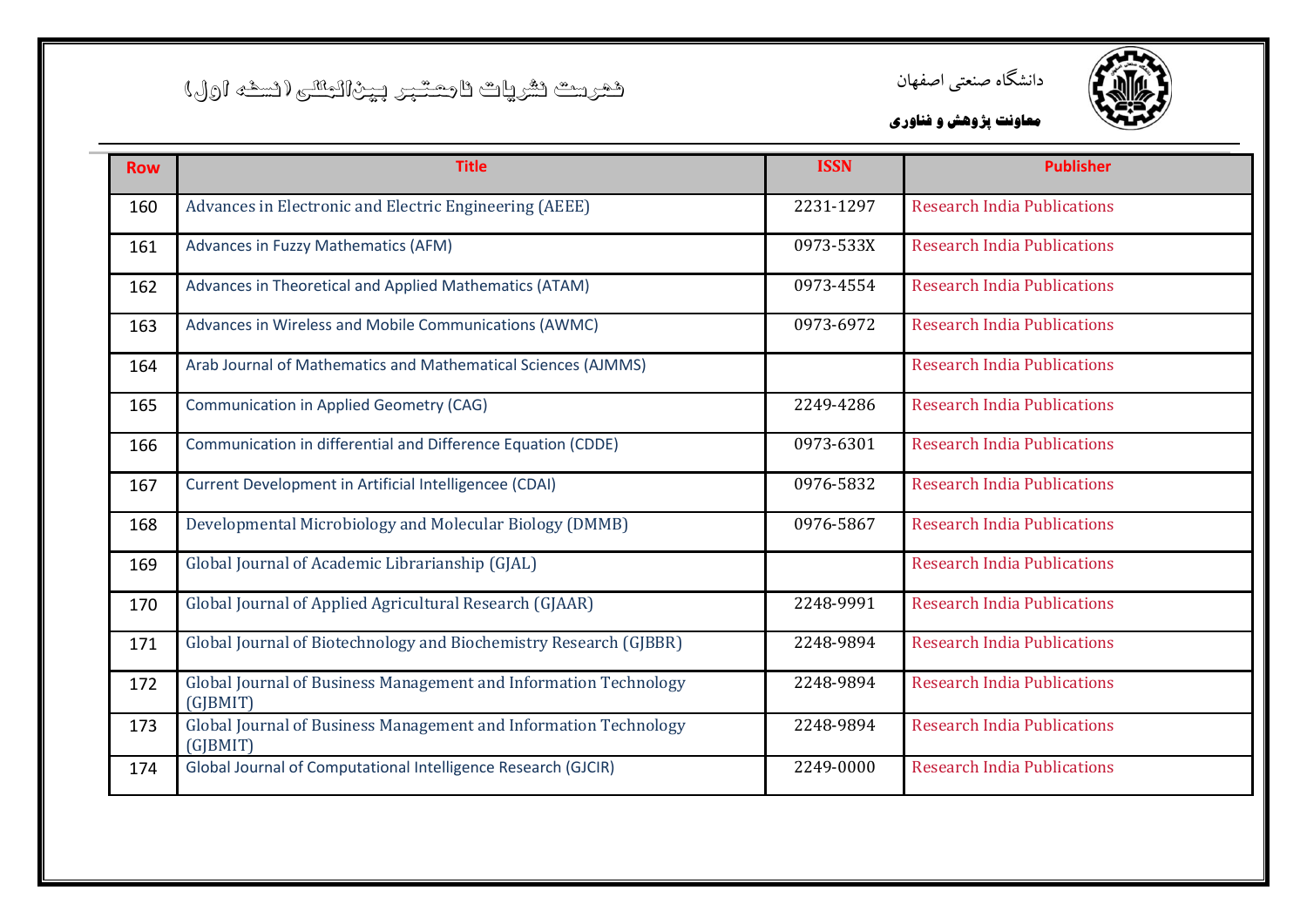



| <b>Row</b> | <b>Title</b>                                                                       | <b>ISSN</b> | <b>Publisher</b>                   |
|------------|------------------------------------------------------------------------------------|-------------|------------------------------------|
| 175        | Global Journal of Difference Equations (GJDE)                                      | 2249-4235   | <b>Research India Publications</b> |
| 176        | Global Journal of Dynamical System and Applications (GJDSA)                        | 22494294    | <b>Research India Publications</b> |
| 177        | Global Journal of Economics and Social Development (GJESD)                         |             | <b>Research India Publications</b> |
| 178        | Global Journal of Educational Administration and Policy Studies (GJEAPS)           | 2248-9894   | <b>Research India Publications</b> |
| 179        | Global Journal of Electronic and Communication Engineering and Technology (GJECET) |             | <b>Research India Publications</b> |
| 180        | Global Journal of Engineering Research and Technology (GJERT)                      | 2249-3107   | <b>Research India Publications</b> |
| 181        | Global Journal of Finance and Economic Management (GJFEM)                          | 2249-3158   | <b>Research India Publications</b> |
| 182        | Global Journal of Finance and Management (GJFM)                                    | 0975-6477   | <b>Research India Publications</b> |
| 183        | Global Journal of Management and Business Studies (GJMBS)                          | 2248-9878   | <b>Research India Publications</b> |
| 184        | Global Journal of Marketing Management and Research (GJMMR)                        | 2250 - 3242 | <b>Research India Publications</b> |
| 185        | Global Journal of Mathematical Science: Theory and Practical (GJMS)                | 0974-3200   | <b>Research India Publications</b> |
| 186        | Global Journal of Pharmaceutical Sciences and Education                            |             | <b>Research India Publications</b> |
| 187        | Global Journal of Political Science (GJPS)                                         |             | <b>Research India Publications</b> |
| 188        | Global Journal of Pure and Applied Mathematics (GJPAM)                             | 0973-1768   | <b>Research India Publications</b> |
| 189        | Global Journal of Retail Management (GJRM)                                         | 2277--3231  | <b>Research India Publications</b> |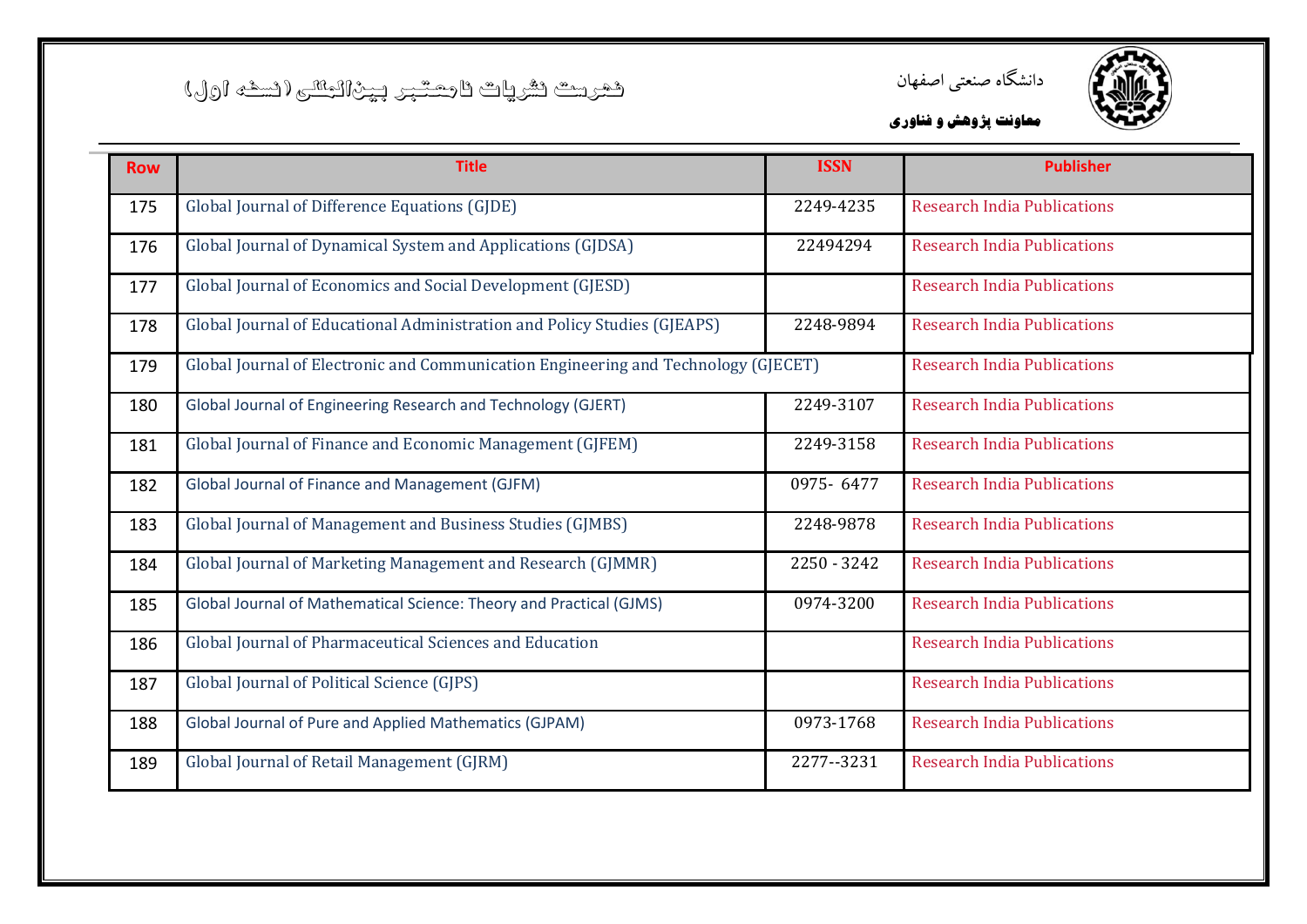



| <b>Row</b> | <b>Title</b>                                                                          | <b>ISSN</b> | <b>Publisher</b>                   |
|------------|---------------------------------------------------------------------------------------|-------------|------------------------------------|
| 190        | Global Journal of Sociology and Anthropology (GJSA)                                   |             | <b>Research India Publications</b> |
| 191        | Global Journal of Theoretical and Applied Mathematics Sciences (GJTAMS)               | 2248-9916   | <b>Research India Publications</b> |
| 192        | Internatioanl Journal of Operations Management and Information Technology<br>(IIOMIT) | 2278-3628   | <b>Research India Publications</b> |
| 193        | International Journal of Advanced Biotechnology Research (IJABR)                      | 2249-3166   | <b>Research India Publications</b> |
| 194        | International Journal of Advanced Computer Science and Technnology<br>(IIACST)        | 2249-3123   | <b>Research India Publications</b> |
| 195        | International Journal of Advanced Computer Science and Technology (IJACST)            | 2249-3123   | <b>Research India Publications</b> |
| 196        | International Journal of Advanced Material Science (IJAMS)                            | 2231-1211   | <b>Research India Publications</b> |
| 197        | International Journal of Advanced Mechanical Engineering (IJAME)                      | 2250 - 3234 | <b>Research India Publications</b> |
| 198        | International Journal of Advanced Software Engineering (IJASE)                        | 2249-3069   | <b>Research India Publications</b> |
| 199        | International Journal of Agricultural Economics and Management (IJAEM)                | 2277-3215   | <b>Research India Publications</b> |
| 200        | International Journal of Agriculture and Food Science Technology (IJAFST)             | 2249-3050   | <b>Research India Publications</b> |
| 201        | International Journal of Applied Agricultural Research (IJAAR)                        | 0973-2683   | <b>Research India Publications</b> |
| 202        | International Journal of Applied Biotechnology and Biochemistry (IJABB)               | 2248-9886   | <b>Research India Publications</b> |
| 203        | International Journal of Applied Chemistry (IJAC)                                     | 0973-1792   | <b>Research India Publications</b> |
| 204        | International Journal of Applied Computational Science and Mathematics<br>[IIACSM]    | 2249-3042   | <b>Research India Publications</b> |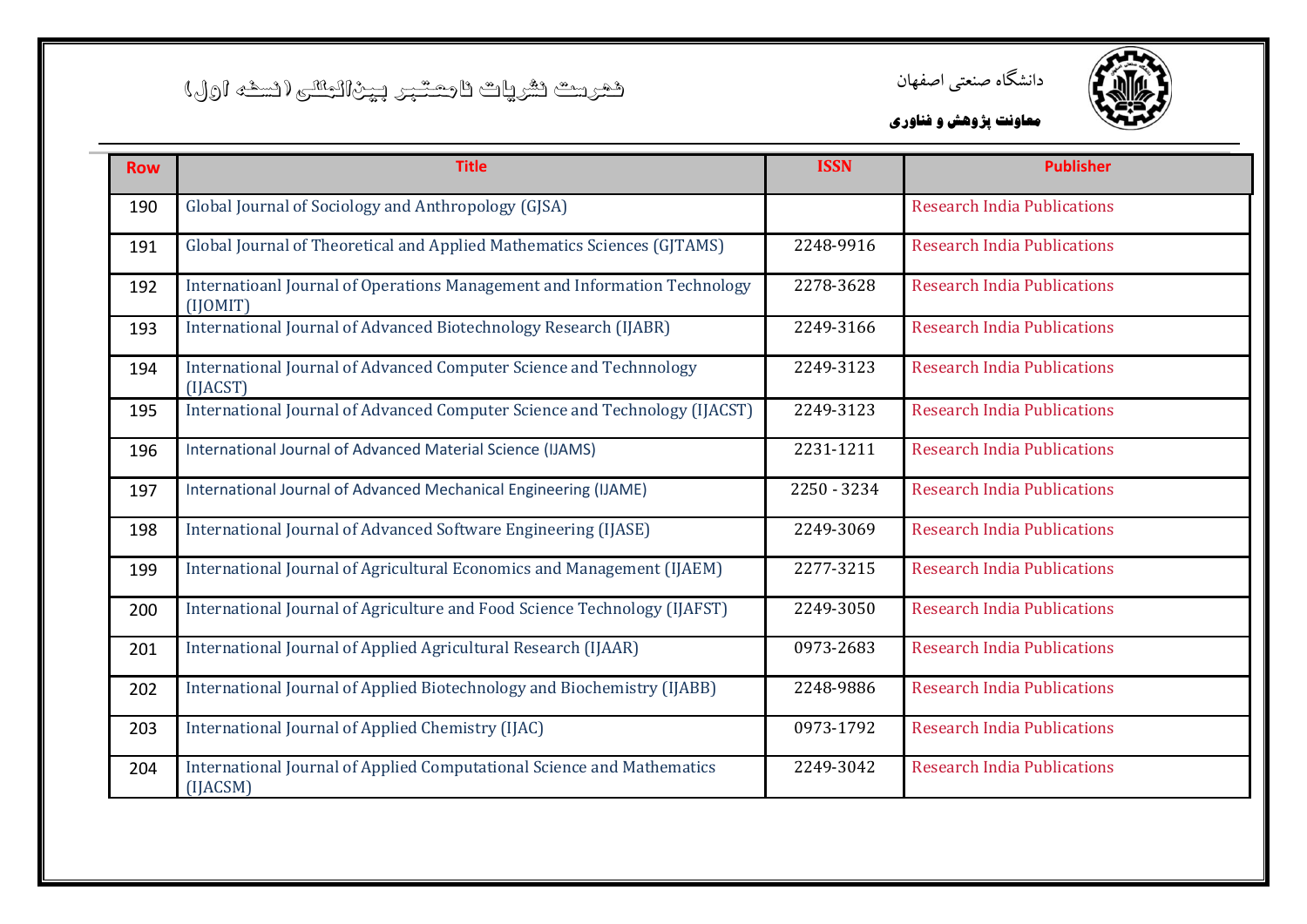

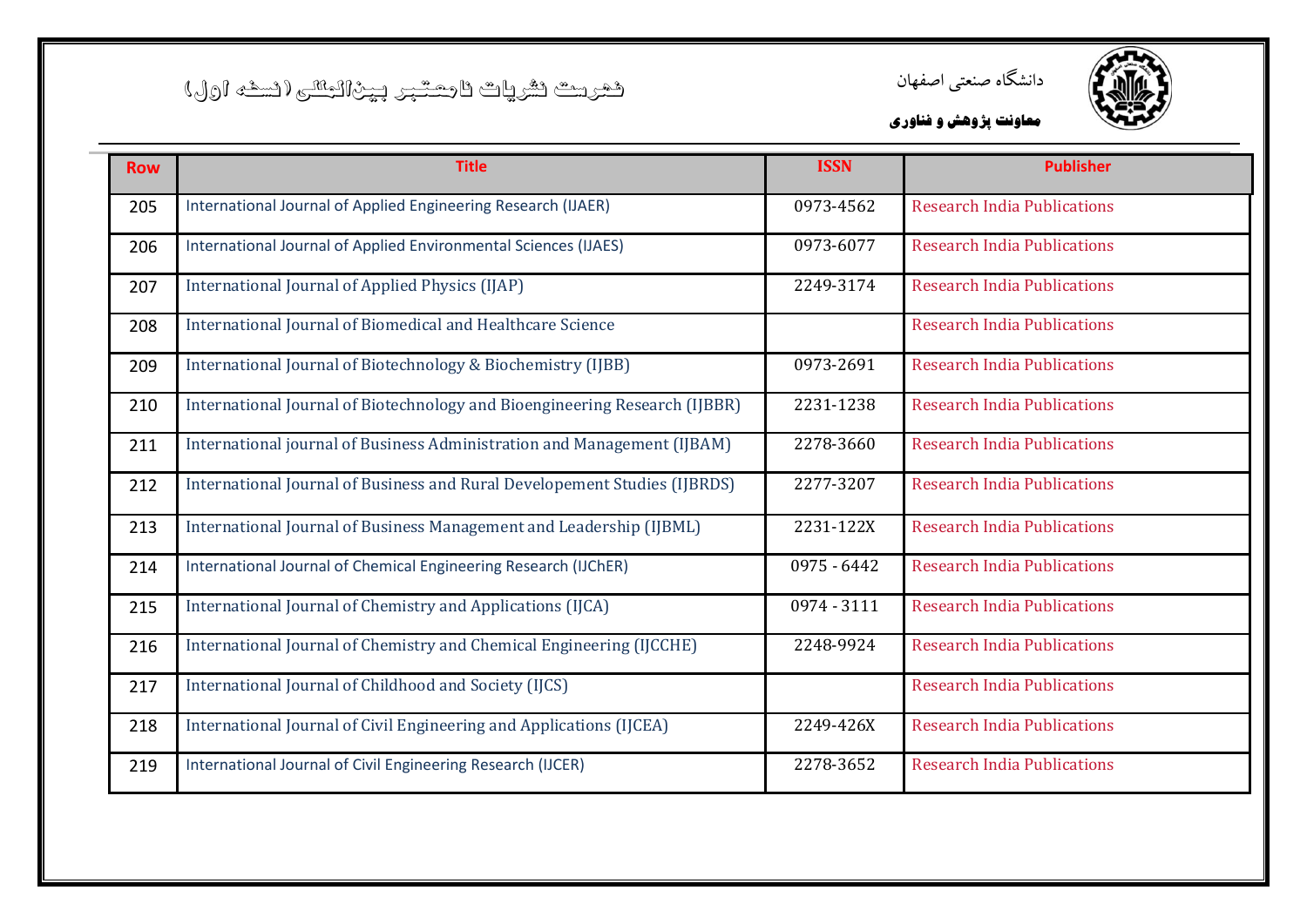



| <b>Row</b> | <b>Title</b>                                                                    | <b>ISSN</b> | <b>Publisher</b>                   |
|------------|---------------------------------------------------------------------------------|-------------|------------------------------------|
| 220        | International Journal of Civil Mechanical Engineering (IJCME)                   | 2250 - 3218 | <b>Research India Publications</b> |
| 221        | International Journal of Communication Engineering and Technology (IJCET)       | 2277-3150   | <b>Research India Publications</b> |
| 222        | International Journal of Computational Intelligence Research (IJCIR)            | 0973-1873   | <b>Research India Publications</b> |
| 223        | International Journal of Computational Physical Sciences (IJCPS)                | 0976-5875   | <b>Research India Publications</b> |
| 224        | International Journal of Computational Science and Engineering (IJCSE)          | 2249-4251   | <b>Research India Publications</b> |
| 225        | International Journal of Computational Science and Mathematics (IJCSM)          | 0974-3189   | <b>Research India Publications</b> |
| 226        | International Journal of Consumer Policy (IJCP)                                 | 2278-3644   | <b>Research India Publications</b> |
| 227        | International Journal of Dental Research and Technologies                       |             | <b>Research India Publications</b> |
| 228        | International Journal of Difference Equations (IJDE)                            | 0973-6069   | <b>Research India Publications</b> |
| 229        | International Journal of Digital Libraries and Knowledge Management<br>(IIDLKM) |             | <b>Research India Publications</b> |
| 230        | International Journal of Digital Libraries and Knowledge Management<br>(IIDLKM) |             | <b>Research India Publications</b> |
| 231        | International Journal of Dynamics of Fluids (IJDF)                              | 0973-1784   | <b>Research India Publications</b> |
| 232        | International Journal of Economic and Management Strategy (IJEMS)               | 2278-3636   | <b>Research India Publications</b> |
| 233        | International Journal of Economic Research and Networking (IJERN)               |             | <b>Research India Publications</b> |
| 234        | International Journal of Education and Information Studies (IJEIS)              | 2277-3169   | <b>Research India Publications</b> |
|            |                                                                                 |             |                                    |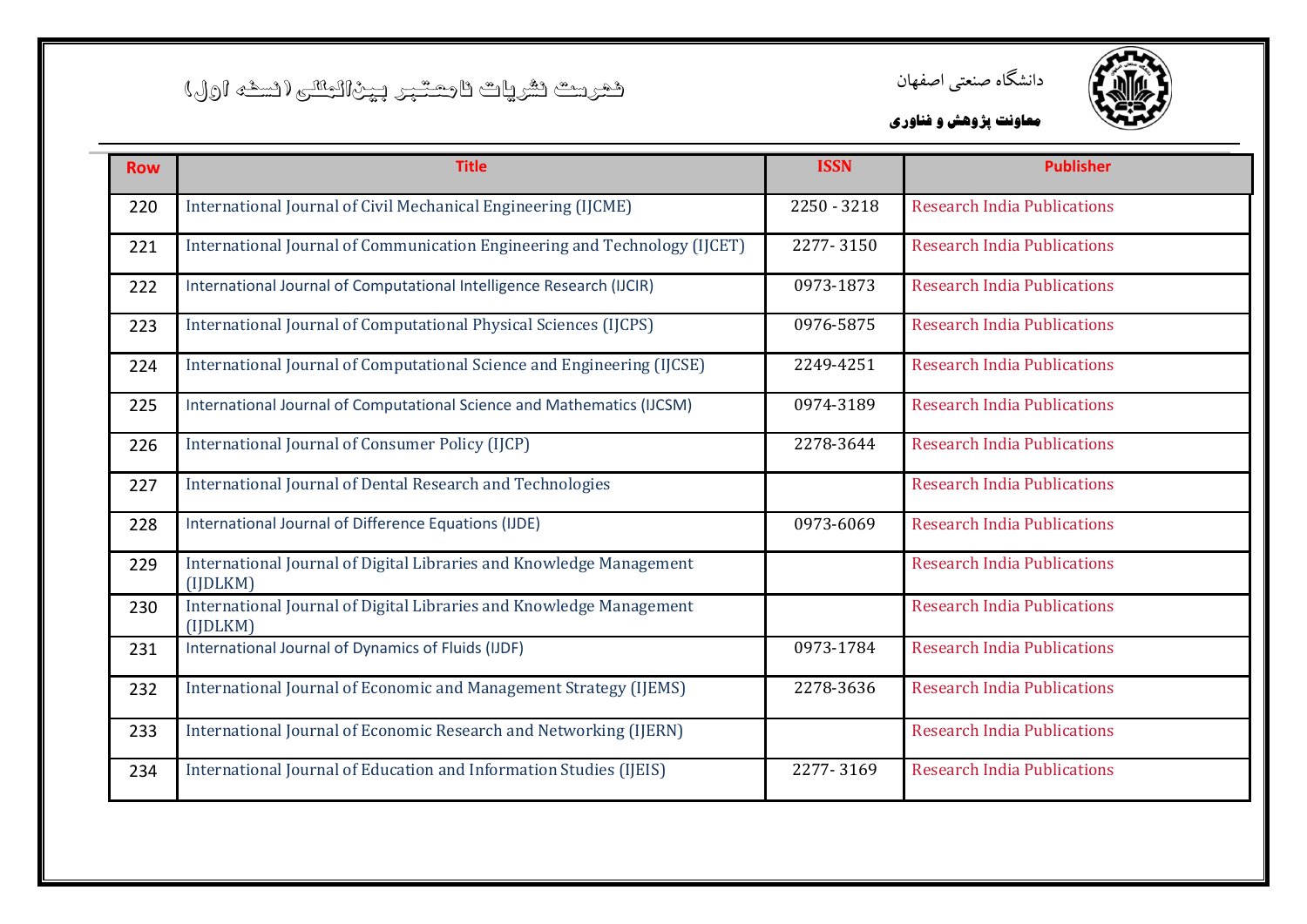



| <b>Row</b> | <b>Title</b>                                                                | <b>ISSN</b> | <b>Publisher</b>                   |
|------------|-----------------------------------------------------------------------------|-------------|------------------------------------|
| 235        | International Journal of Education and Information Studies (IJEIS)          |             | <b>Research India Publications</b> |
| 236        | International Journal of Educational Administration (IJEA)                  | 0976-5883   | <b>Research India Publications</b> |
| 237        | International Journal of Educational Planning and Administration (IJEPA)    | 2249-3093   | <b>Research India Publications</b> |
| 238        | International Journal of Electrical and Computer Engineering (IJEC)         | 0974-2190   | <b>Research India Publications</b> |
| 239        | International Journal of Electrical Engineering (IJEE)                      | 0974-2158   | <b>Research India Publications</b> |
| 240        | International Journal of Electrical Engineering and Technology (IJEET)      | 2249-3085   | <b>Research India Publications</b> |
| 241        | International Journal of Electronic and Communication Research (IJECR)      | 2231-1246   | <b>Research India Publications</b> |
| 242        | International Journal of Electronic and Electrical Engineering (IJEEE)      | 0974-2174   | <b>Research India Publications</b> |
| 243        | International Journal of Electronics and Communication Engineering (IJECE). | 0974-2166   | <b>Research India Publications</b> |
| 244        | International Journal of Electronics Engineering Research (IJEER)           | 0975-6450   | <b>Research India Publications</b> |
| 245        | International Journal of Electronics Networks, Devices and Field (IJNDF)    | 0974-2182   | <b>Research India Publications</b> |
| 246        | International Journal of Engineering and Manufacturing Science (IJEMS)      | 2249-3115   | <b>Research India Publications</b> |
| 247        | International Journal of Engineering Research and Technology (IJERT)        | 0974-3154   | <b>Research India Publications</b> |
| 248        | International Journal of Engineering Studies (IJES)                         | 0975-6469   | <b>Research India Publications</b> |
| 249        | International Journal of Environmental Engineering and Management (IJEEM)   | 2231-1319   | <b>Research India Publications</b> |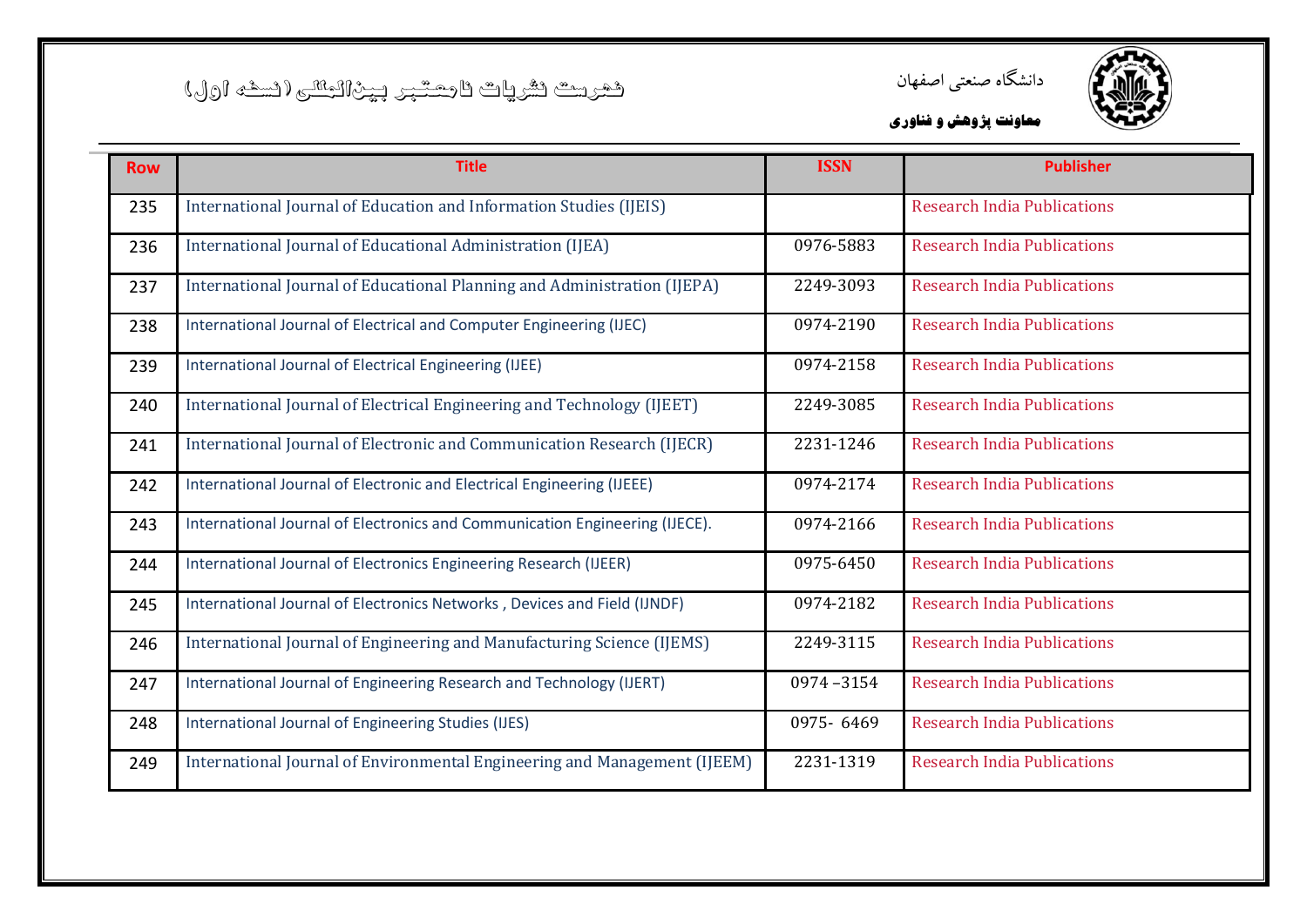



| <b>Row</b> | <b>Title</b>                                                                             | <b>ISSN</b> | <b>Publisher</b>                   |
|------------|------------------------------------------------------------------------------------------|-------------|------------------------------------|
| 250        | International Journal of Environmental Research and Development (IJERD)                  | 2249 - 3131 | <b>Research India Publications</b> |
| 251        | International Journal of Environmental Science Development & Monitoring<br>(IJESDM)      | 2231-1289   | <b>Research India Publications</b> |
| 252        | International Journal of Fisheries and Aquaculture Sciences(IJFAS)                       | 2248-9975   | <b>Research India Publications</b> |
| 253        | International Journal of Foreign Trade and Policy (IJFTP)                                |             | <b>Research India Publications</b> |
| 254        | International Journal of Genetic Engineering and Biotechnology                           | 0974 - 3073 | <b>Research India Publications</b> |
| 255        | International Journal of Horticultural and Crop Science Research (IJHCSR)                | 2249-4243   | <b>Research India Publications</b> |
| 256        | International Journal of Hospitality Administration and Management                       |             | <b>Research India Publications</b> |
| 257        | International Journal of Hospitality Administration and Management (IJHAM)               |             | <b>Research India Publications</b> |
| 258        | International Journal of Human Resource Developement and Management<br>(IJHRDM)          |             | <b>Research India Publications</b> |
| 259        | International Journal of Humanities and Social Sciences (IJHSS)                          | 2250 - 3226 | <b>Research India Publications</b> |
| 260        | International Journal of Industrial & Production Engineering & Technology<br>$(II$ IPET) | 2249-4219   | <b>Research India Publications</b> |
| 261        | International Journal of Industrial Electronics and Control (IJIEC)                      | 0974-2220   | <b>Research India Publications</b> |
| 262        | International Journal of Industrial Engineering & Technology (IJIET)                     | 0974 - 3146 | <b>Research India Publications</b> |
| 263        | International Journal of Information and Computation Technology (IJICT)                  | 0974-2239   | <b>Research India Publications</b> |
| 264        | International Journal of Information Science and Application (IJISA)                     | 0974-2255   | <b>Research India Publications</b> |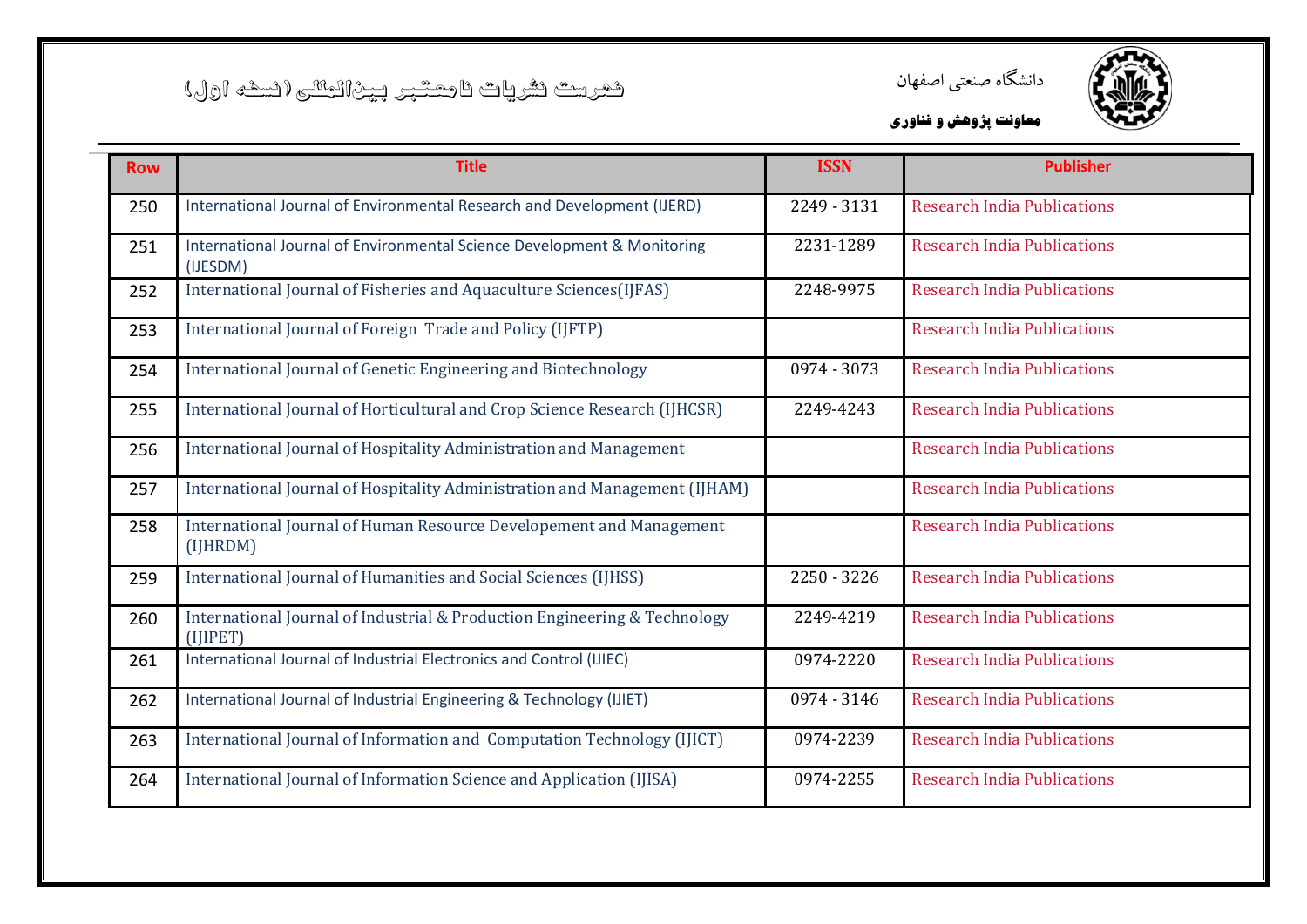



| <b>Row</b> | <b>Title</b>                                                                         | <b>ISSN</b> | <b>Publisher</b>                   |
|------------|--------------------------------------------------------------------------------------|-------------|------------------------------------|
| 265        | International Journal of Information Science and Education (IJISE)                   | 2231-1262   | <b>Research India Publications</b> |
| 266        | International Journal of Information Technology and Library Science (IJITLS)         |             | <b>Research India Publications</b> |
| 267        | International Journal of Information Technology and Library Sciences (IJITLS)        |             | <b>Research India Publications</b> |
| 268        | International Journal of Instrumentation Science and Engineering (IJISE)             |             | <b>Research India Publications</b> |
| 269        | International Journal of Internet and Computer Security (IJICS)                      | 0974-2247   | <b>Research India Publications</b> |
| 270        | International Journal of Knowledge Management and Information Technology<br>(IJKMIT) |             | <b>Research India Publications</b> |
| 271        | International Journal of Knowledge Management and Information Technology<br>(IJKMIT) |             | <b>Research India Publications</b> |
| 272        | International Journal of Lakes and Rivers (IJLR)                                     | 0973-4570   | <b>Research India Publications</b> |
| 273        | International Journal of Librarianship and Administration (IJLA)                     | 2231-1300   | <b>Research India Publications</b> |
| 274        | International Journal of Librarianship and Administration (IJLA)                     |             | <b>Research India Publications</b> |
| 275        | International Journal of Library Automation, Networking and Consortia<br>(IILANC)    |             | <b>Research India Publications</b> |
| 276        | International Journal of Management and International Business Studies<br>(IIMIBS)   | 2277 - 3177 | <b>Research India Publications</b> |
| 277        | International Journal of Material Sciences and Technology (IJMST)                    | 2249-3077   | <b>Research India Publications</b> |
| 278        | International Journal of Materials Physics (IJMP)                                    | 0974-309X   | <b>Research India Publications</b> |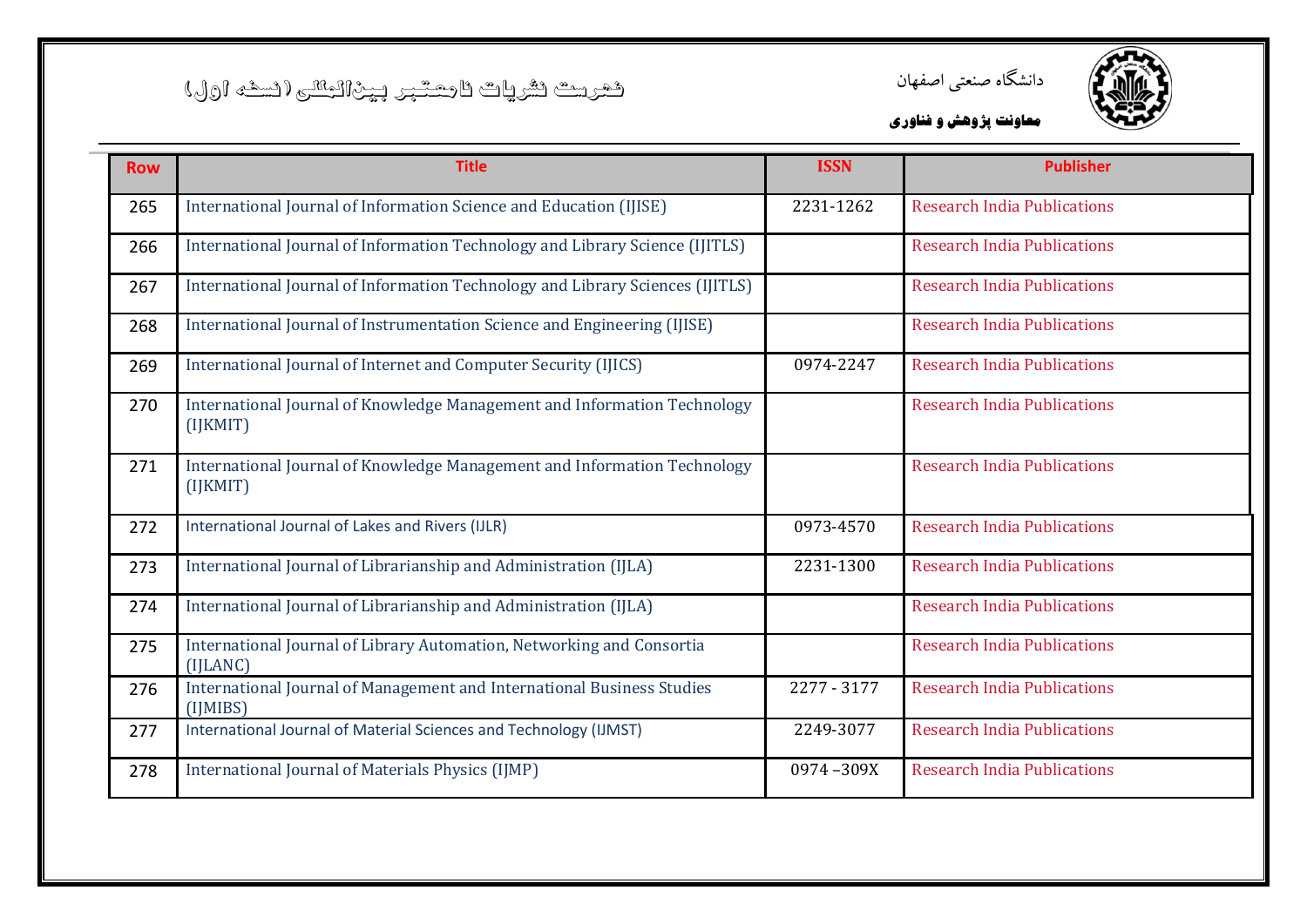



| <b>Row</b> | <b>Title</b>                                                                | <b>ISSN</b> | <b>Publisher</b>                   |
|------------|-----------------------------------------------------------------------------|-------------|------------------------------------|
| 279        | International Journal of Materials Science (IJoMS)                          | 0973-4589   | <b>Research India Publications</b> |
| 280        | International Journal of Mathematical Education (IJME)                      |             | <b>Research India Publications</b> |
| 281        | International Journal of Mathematics Research (IJMR)                        | 0976-5840   | <b>Research India Publications</b> |
| 282        | International Journal of Mechanical and Material Sciences Research (IJMMSR) |             | <b>Research India Publications</b> |
| 283        | International Journal of Mechanical Engineering and Research (IJMER)        | 2249-0019   | <b>Research India Publications</b> |
| 284        | International Journal of Mechanics and Thermodynamics (IJMT)                | 2278-361X   | <b>Research India Publications</b> |
| 285        | International Journal of Mechanics and Solids (IJMS)                        | 0973-1881   | <b>Research India Publications</b> |
| 286        | International Journal of Mechanics Structural (IJMS)                        | 0974 - 312X | <b>Research India Publications</b> |
| 287        | International Journal of Microcircuits and Electronic (IJME)                | 0974-2204   | <b>Research India Publications</b> |
| 288        | International Journal of Mobile Communication & Networking (IJMCN)          | 2231-1203   | <b>Research India Publications</b> |
| 289        | International Journal of Mobile Communication Networking (IJMCN)            | 2231-1203   | <b>Research India Publications</b> |
| 290        | International Journal of Molecular Genetics (IJMG)                          | 2249-4227   | <b>Research India Publications</b> |
| 291        | International Journal of Nano Science and Nanotechnology (IJNN)             | 0974 - 3081 | <b>Research India Publications</b> |
| 292        | International Journal of Nanotechnology and Application (IJNA)              | 0973-631X   | <b>Research India Publications</b> |
| 293        | International Journal of Networking & Computer Engineering<br>(IJNCE)       | 0975-6477   | <b>Research India Publications</b> |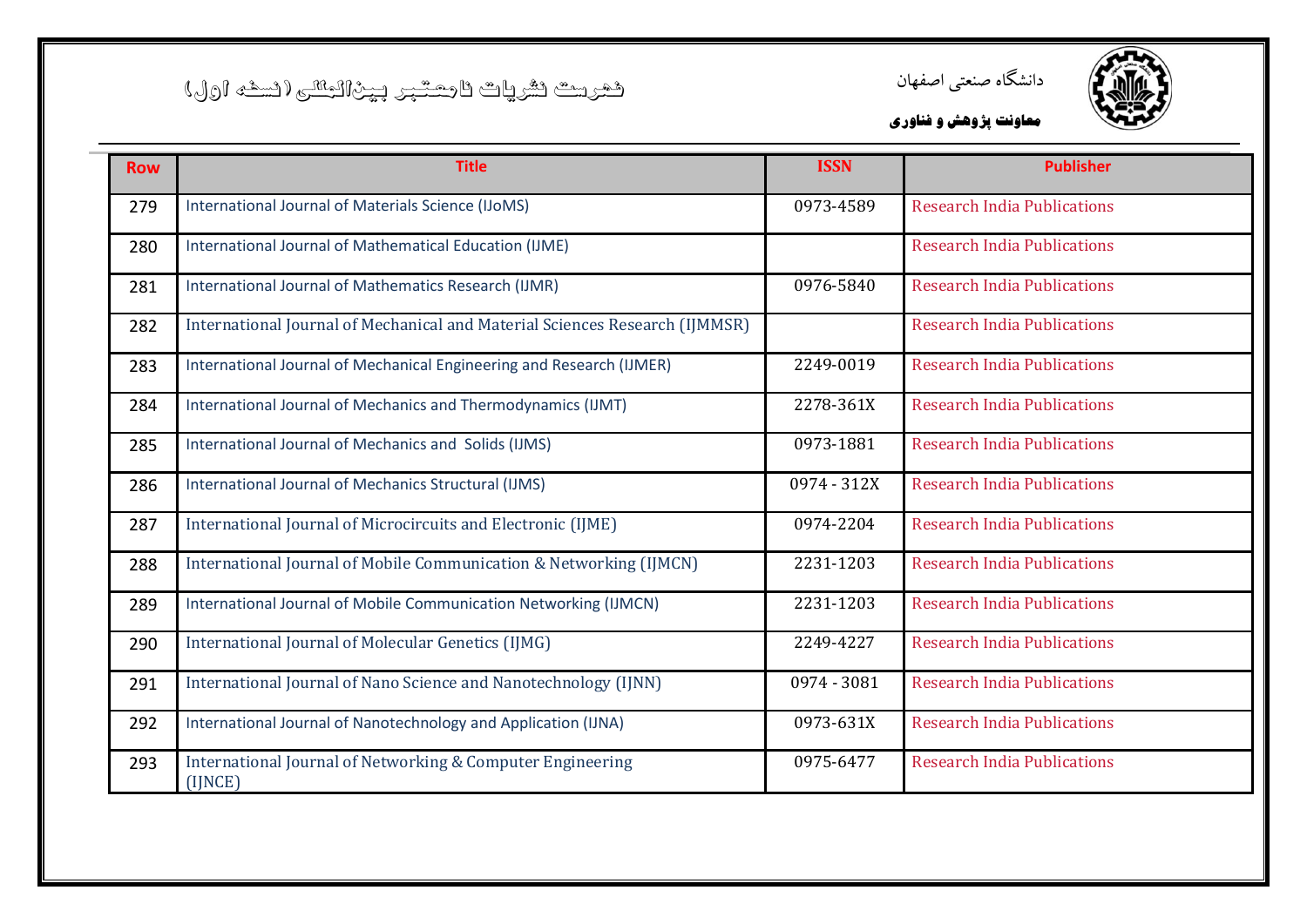



| <b>Row</b> | <b>Title</b>                                                         | <b>ISSN</b> | <b>Publisher</b>                   |
|------------|----------------------------------------------------------------------|-------------|------------------------------------|
| 294        | International Journal of Networks and Applications (IJNA)            | 0976-5859   | <b>Research India Publications</b> |
| 295        | <b>International Journal of Nursing Sciences and Practice</b>        |             | <b>Research India Publications</b> |
| 296        | International Journal of Oceans and Oceanography (IJOO)              | 0973-2667   | <b>Research India Publications</b> |
| 297        | International Journal of Operations Management and Services (IJOPMS) |             | <b>Research India Publications</b> |
| 298        | International Journal of Petroleum Science and Technology (IJPST)    | 0973-6328   | <b>Research India Publications</b> |
| 299        | International Journal of Pharmaceutical Sciences and Practice        |             | <b>Research India Publications</b> |
| 300        | International Journal of Pharmacy and Drug Research                  |             | <b>Research India Publications</b> |
| 301        | International Journal of Philosophy and Social Sciences (IJPHSS)     |             | <b>Research India Publications</b> |
| 302        | International Journal of Physics and Applications (IJPA)             | 0974-3103   | <b>Research India Publications</b> |
| 303        | International Journal of Psychology and Counseling (IJPC)            | 2141-2499   | <b>Research India Publications</b> |
| 304        | International Journal of Pure and Applied Physics (IJPAP)            | 0973-1776   | <b>Research India Publications</b> |
| 305        | International Journal of Quality Assurance and Management (IJQSM)    |             | <b>Research India Publications</b> |
| 306        | International Journal of Semiconductor Science & Technology (IJSST)  | 0975-6493   | <b>Research India Publications</b> |
| 307        | International Journal of Software Engineering (IJSE)                 | 0974 - 3162 | <b>Research India Publications</b> |
| 308        | International Journal of Statistics and Analysis (IJSA)              | 2248-9959   | <b>Research India Publications</b> |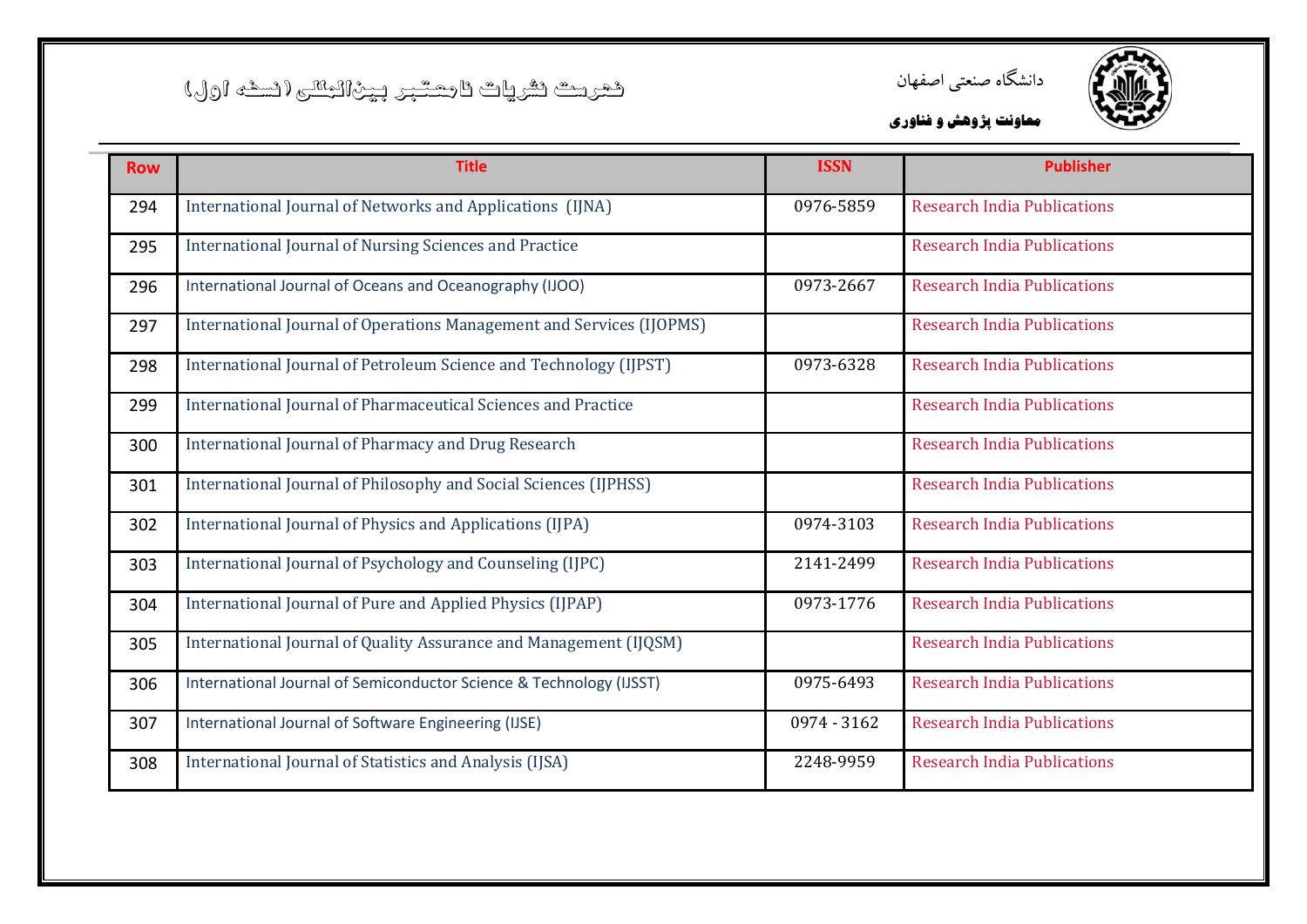



| <b>Row</b> | <b>Title</b>                                                           | <b>ISSN</b> | <b>Publisher</b>                   |
|------------|------------------------------------------------------------------------|-------------|------------------------------------|
| 309        | International Journal of Statistics and Systems (IJSS)                 | 0973-2675   | <b>Research India Publications</b> |
| 310        | International Journal of Theoretical and Applied Mechanics (IJTAM)     | 0973-6085   | <b>Research India Publications</b> |
| 311        | International Journal of Vocational and Technical Education (IJVCE)    |             | <b>Research India Publications</b> |
| 312        | International Journal of Wireless Communication and Simulation (IJWCS) | 2231-1254   | <b>Research India Publications</b> |
| 313        | International Journal of Wireless Communication and Simulation (IJWCS) | 2231-1254   | <b>Research India Publications</b> |
| 314        | International Journal of Wireless Networks and Applications (IJWNC)    | 0975-6507   | <b>Research India Publications</b> |
| 315        | International Journal of Wireless Networks and Communications (IJWNC)  | 2231-1203   | <b>Research India Publications</b> |
| 316        | International Journal of Photonics (IJP)                               | 0974-2212   | <b>Research India Publications</b> |
| 317        | International Journal of Computational and Applied Mathematics (IJCAM) | 1819-4966   | <b>Research India Publications</b> |
| 318        | International Journal of Fluids Engineering (IJFE)                     | 0974 - 3138 | <b>Research India Publications</b> |
| 319        | International Journal: Mathematical Manuscripts (IJMM)                 | 0974-2883   | <b>Research India Publications</b> |
| 320        | International Review of Applied Engineering Research (IRAER)           | 2248-9967   | <b>Research India Publications</b> |
| 321        | International Review of Business and Finance (IRBF)                    | 0976-5891   | <b>Research India Publications</b> |
| 322        | JK Journal of Management and Technology (JKJMT)                        | 0975-0924   | <b>Research India Publications</b> |
| 323        | Journal of Applied Mathematics and Fluid Mechanics (JAMFM)             | 0974-3170   | <b>Research India Publications</b> |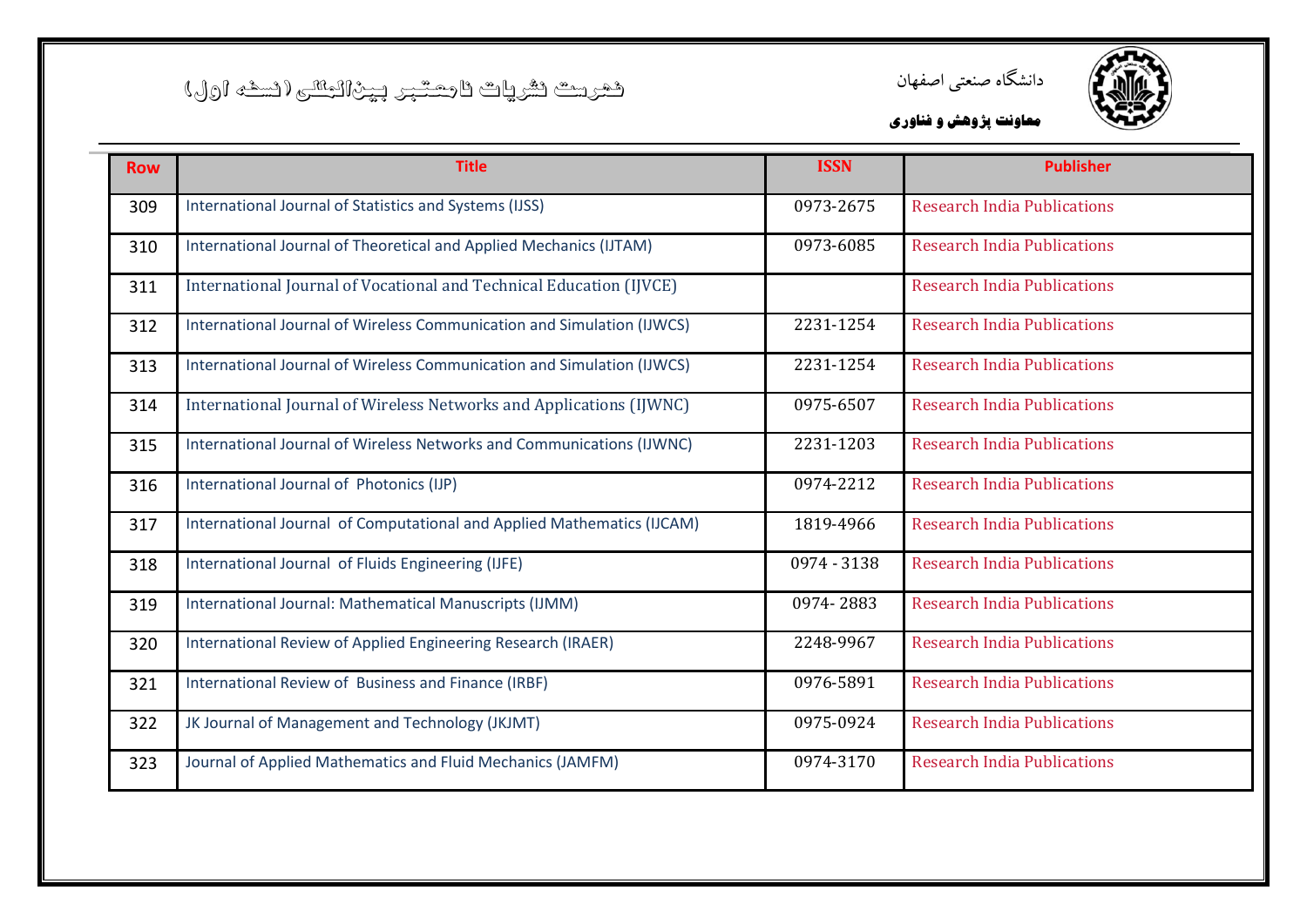



| <b>Row</b> | <b>Title</b>                                                   | <b>ISSN</b> | <b>Publisher</b>                   |
|------------|----------------------------------------------------------------|-------------|------------------------------------|
| 324        | Journal of Computational Intelligence in Bioinformatics (JCIB) | 0973-385X   | <b>Research India Publications</b> |
| 325        | Journal of Computer Science and Application (JCSA)             | 2231-1270   | <b>Research India Publications</b> |
| 326        | Journal of Wavelet Theory and Applications (JWTA)              | 0973-6336   | <b>Research India Publications</b> |
| 327        | Mathematical Modelling and Applied Computing (MMAC)            | 0973-6093   | <b>Research India Publications</b> |
| 328        | Mathematics Applied in Science and Technology (MAST)           | 0973-6344   | <b>Research India Publications</b> |
| 329        | journal of the Balkan tribological association                 | 1310-4772   | Scibulcomltd                       |
| 330        | <b>Agricultural Journal</b>                                    | 1816-9155   | <b>Science Alert</b>               |
| 331        | American Journal of Agricultural and Biological Sciences       | 1557-4989   | <b>Science Alert</b>               |
| 332        | American Journal of Animal and Veterinary Sciences             | 1557-4555   | <b>Science Alert</b>               |
| 333        | <b>American Journal of Applied Sciences</b>                    | 1546-9239   | <b>Science Alert</b>               |
| 334        | American Journal of Biochemistry and Biotechnology             | 1553-3468   | <b>Science Alert</b>               |
| 335        | American Journal of Biochemistry and Molecular Biology         | 2150-4210   | <b>Science Alert</b>               |
| 336        | American Journal of Bioinformatics                             | 1948-9862   | <b>Science Alert</b>               |
| 337        | <b>American Journal of Biostatistics</b>                       | 1948-9889   | <b>Science Alert</b>               |
| 338        | American Journal of Drug Discovery and Development             | 2150-427x   | <b>Science Alert</b>               |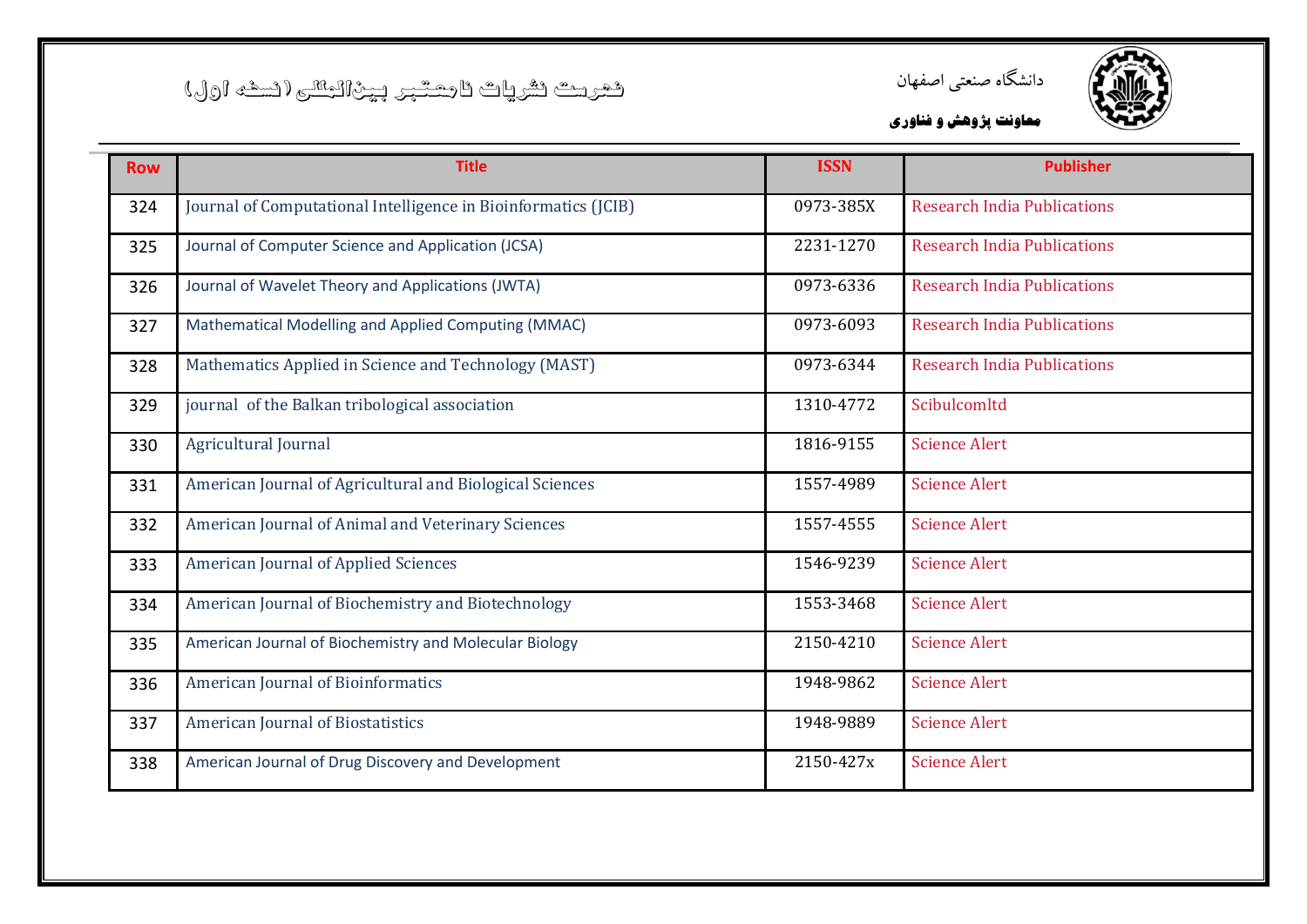![](_page_23_Picture_1.jpeg)

![](_page_23_Picture_2.jpeg)

| <b>Row</b> | <b>Title</b>                                                     | <b>ISSN</b> | <b>Publisher</b>     |
|------------|------------------------------------------------------------------|-------------|----------------------|
| 339        | American Journal of Economics and Business Administration        | 1945-5488   | <b>Science Alert</b> |
| 340        | American Journal of Engineering and Applied Sciences             | 1941-7020   | <b>Science Alert</b> |
| 341        | American Journal of Environmental Sciences                       | 1553-345X   | <b>Science Alert</b> |
| 342        | American Journal of Food Technology                              | 1557-4571   | <b>Science Alert</b> |
| 343        | American Journal of Geoscience                                   | 1948-9846   | <b>Science Alert</b> |
| 344        | American Journal of Immunology                                   | 1553-619X   | <b>Science Alert</b> |
| 345        | American Journal of Infectious Diseases                          | 1553-6203   | <b>Science Alert</b> |
| 346        | American Journal of Microbiology                                 | 1948-982X   | <b>Science Alert</b> |
| 347        | American Journal of Nanotechnology                               | 1949-0216   | <b>Science Alert</b> |
| 348        | American Journal of Neuroscience                                 | 1948-9900   | <b>Science Alert</b> |
| 349        | American Journal of Pharmacology and Toxicology                  | 1557-4962   | <b>Science Alert</b> |
| 350        | American Journal of Plant Nutrition and Fertilization Technology | 1793-9445   | <b>Science Alert</b> |
| 351        | American Journal of Plant Physiology                             | 1557-4539   | <b>Science Alert</b> |
| 352        | American Journal of Space Science                                | 1948-9927   | <b>Science Alert</b> |
| 353        | <b>American Journal of Virology</b>                              | 1949-0097   | <b>Science Alert</b> |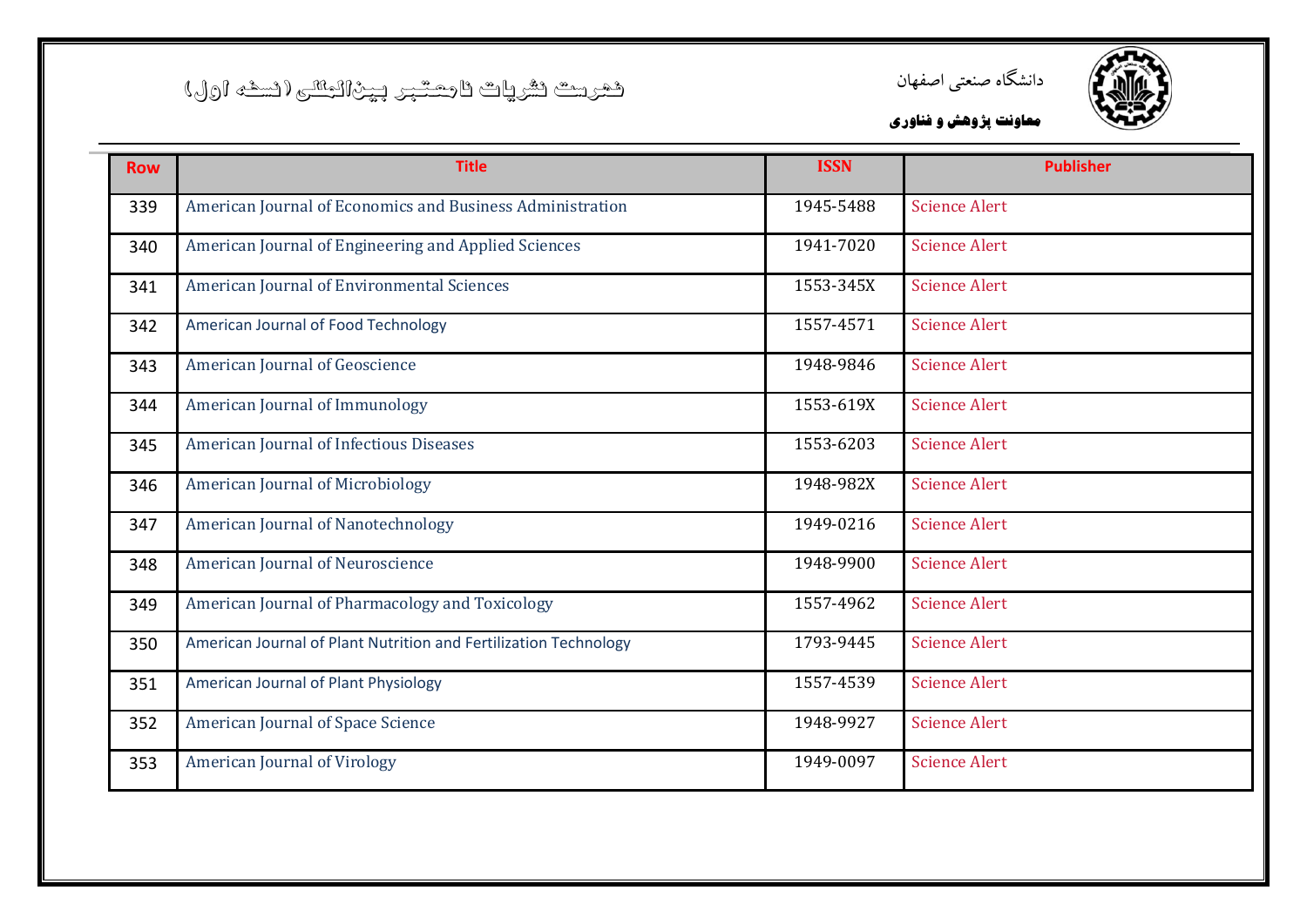![](_page_24_Picture_1.jpeg)

![](_page_24_Picture_2.jpeg)

| <b>Row</b> | <b>Title</b>                                    | <b>ISSN</b> | <b>Publisher</b>     |
|------------|-------------------------------------------------|-------------|----------------------|
| 354        | American Medical Journal                        | 1949-0070   | <b>Science Alert</b> |
| 355        | Asian Journal of Agricultural Research          | 1819-1894   | <b>Science Alert</b> |
| 356        | Asian Journal of Algebra                        | 1994-540x   | <b>Science Alert</b> |
| 357        | Asian Journal of Animal and Veterinary Advances | 1683-9919   | <b>Science Alert</b> |
| 358        | <b>Asian Journal of Animal Sciences</b>         | 1819-1878   | <b>Science Alert</b> |
| 359        | Asian Journal of Applied Sciences               | 1996-3343   | <b>Science Alert</b> |
| 360        | Asian Journal of Biochemistry                   | 1815-9923   | <b>Science Alert</b> |
| 361        | Asian Journal of Biological Sciences            | 1996-3351   | <b>Science Alert</b> |
| 362        | Asian Journal of Biotechnology                  | 1996-0700   | <b>Science Alert</b> |
| 363        | Asian Journal of Cell Biology                   | 1814-0068   | <b>Science Alert</b> |
| 364        | Asian Journal of Clinical Nutrition             | 1992-1470   | <b>Science Alert</b> |
| 365        | Asian Journal of Crop Science                   | 1994-7879   | <b>Science Alert</b> |
| 366        | <b>Asian Journal of Dermatology</b>             | 1996-3424   | <b>Science Alert</b> |
| 367        | Asian Journal of Developmental Biology          | 1996-0727   | <b>Science Alert</b> |
| 368        | <b>Asian Journal of Earth Sciences</b>          | 1819-1886   | <b>Science Alert</b> |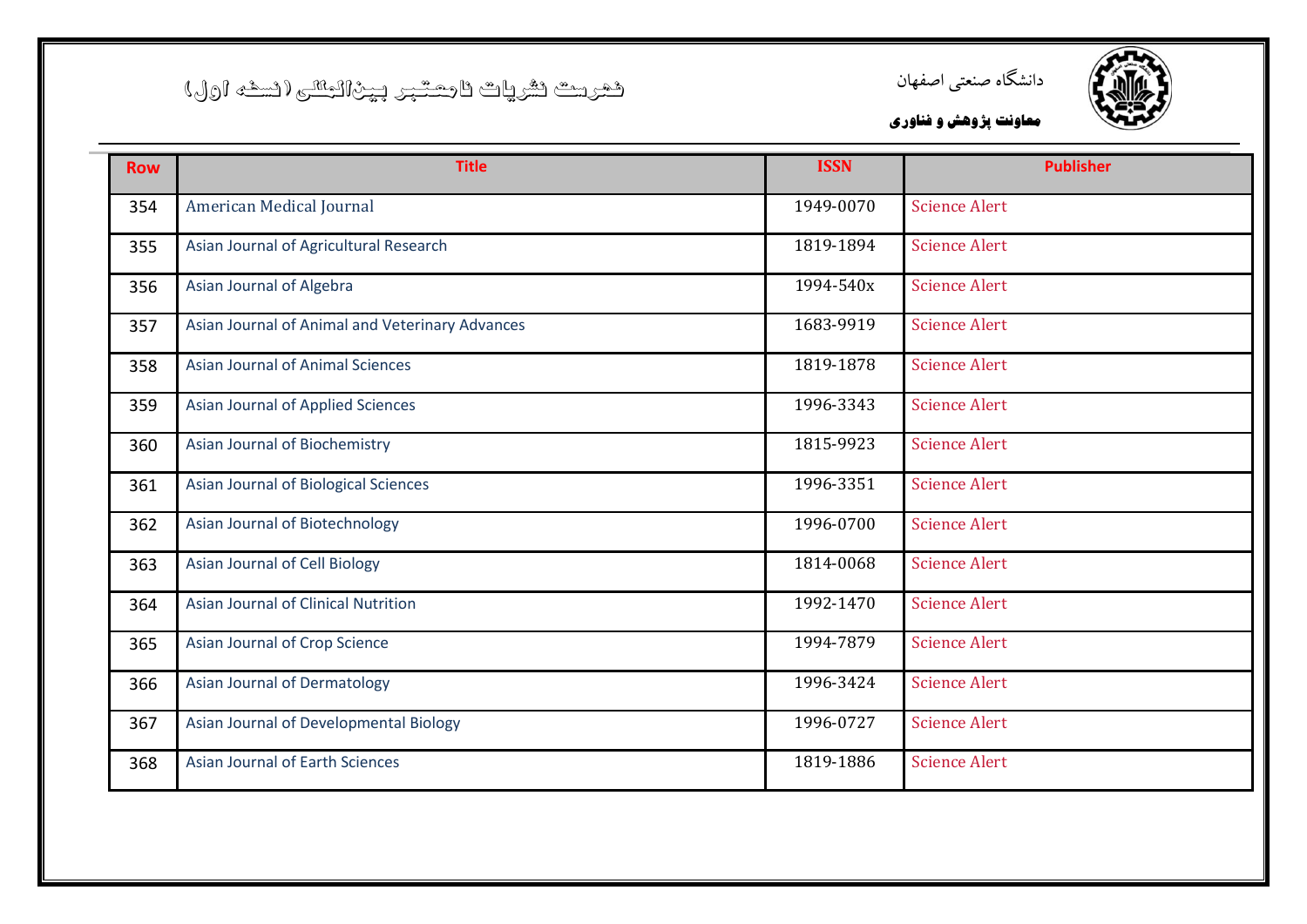![](_page_25_Picture_1.jpeg)

![](_page_25_Picture_2.jpeg)

| <b>Row</b> | <b>Title</b>                              | <b>ISSN</b> | <b>Publisher</b>     |
|------------|-------------------------------------------|-------------|----------------------|
| 369        | Asian Journal of Epidemiology             | 1992-1462   | <b>Science Alert</b> |
| 370        | Asian Journal of Industrial Engineering   | 1996-3386   | <b>Science Alert</b> |
| 371        | Asian Journal of Information Management   | 1819-334x   | <b>Science Alert</b> |
| 372        | <b>Asian Journal of Marketing</b>         | 1819-1924   | <b>Science Alert</b> |
| 373        | Asian Journal of Materials Science        | 1996-3394   | <b>Science Alert</b> |
| 374        | Asian Journal of Mathematics & Statistics | 1994-5418   | <b>Science Alert</b> |
| 375        | <b>Asian Journal of Nematology</b>        | 1996-403x   | <b>Science Alert</b> |
| 376        | Asian Journal of Plant Pathology          | 1819-1541   | <b>Science Alert</b> |
| 377        | <b>Asian Journal of Plant Sciences</b>    | 1682-3974   | <b>Science Alert</b> |
| 378        | Asian Journal of Poultry Science          | 1819-3609   | <b>Science Alert</b> |
| 379        | Asian Journal of Rural Development        | 1996-336x   | <b>Science Alert</b> |
| 380        | Asian Journal of Scientific Research      | 1992-1454   | <b>Science Alert</b> |
| 381        | <b>Asian Journal of Textile</b>           | 1819-3358   | <b>Science Alert</b> |
| 382        | <b>Bacteriology Journal</b>               | 2153-0211   | <b>Science Alert</b> |
| 383        | Biotechnology                             | 1682-296x   | <b>Science Alert</b> |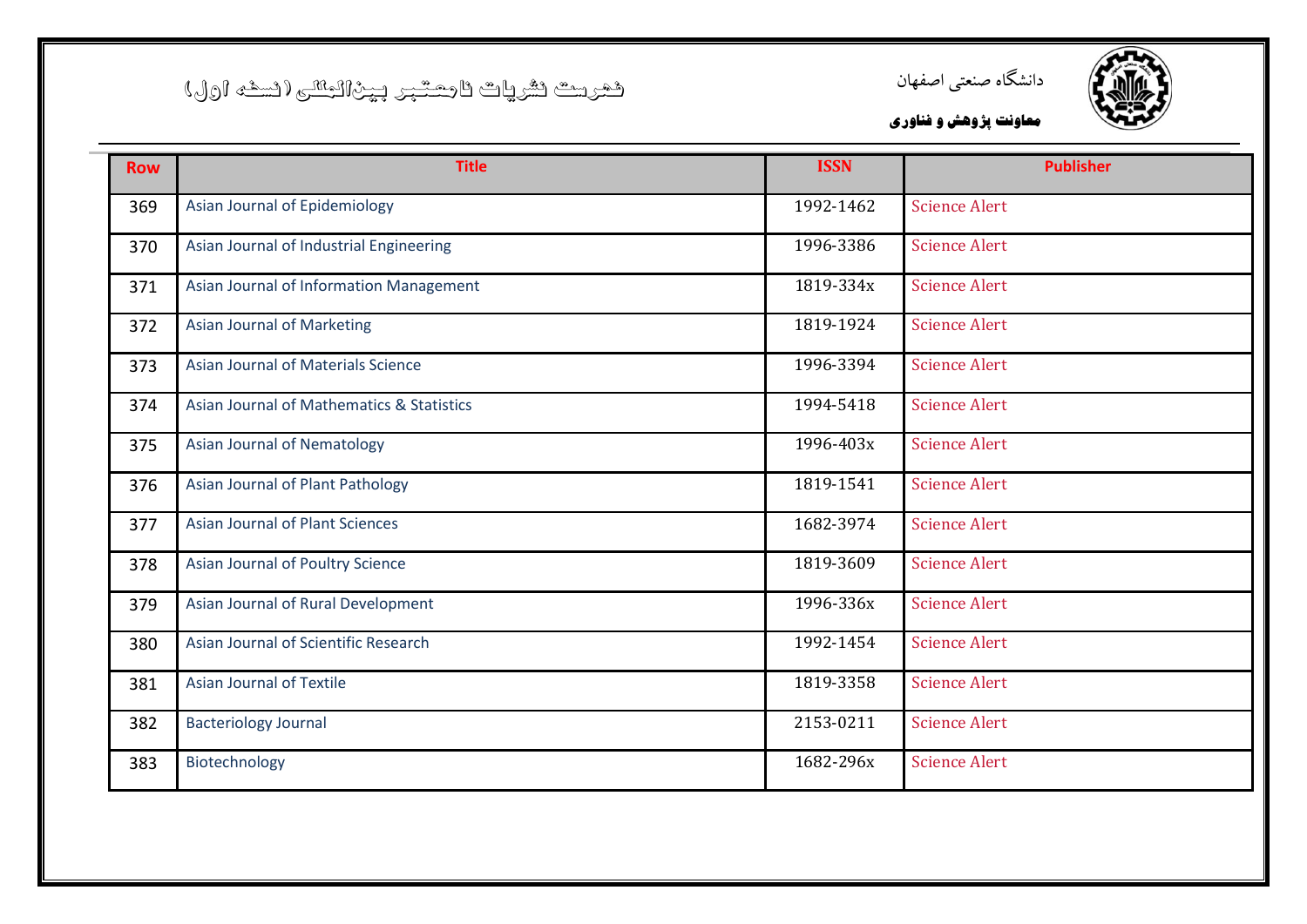![](_page_26_Picture_1.jpeg)

![](_page_26_Picture_2.jpeg)

| <b>Row</b> | <b>Title</b>                                    | <b>ISSN</b> | <b>Publisher</b>     |
|------------|-------------------------------------------------|-------------|----------------------|
| 384        | <b>Botany Research International</b>            | 2221-3635   | <b>Science Alert</b> |
| 385        | <b>Current Research in Bacteriology</b>         | 1994-5426   | <b>Science Alert</b> |
| 386        | Current Research in Cardiovascular Pharmacology | 2152-193x   | <b>Science Alert</b> |
| 387        | <b>Current Research in Chemistry</b>            | 1996-5052   | <b>Science Alert</b> |
| 388        | <b>Current Research in Dairy Sciences</b>       | 1994-5434   | <b>Science Alert</b> |
| 389        | <b>Current Research in Dentistry</b>            | 1949-0119   | <b>Science Alert</b> |
| 390        | <b>Current Research in Neuroscience</b>         | 1996-3408   | <b>Science Alert</b> |
| 391        | <b>Current Research in Physics</b>              | 2154-3119   | <b>Science Alert</b> |
| 392        | <b>Current Research in Poultry Science</b>      | 2152-2111   | <b>Science Alert</b> |
| 393        | <b>Current Research in Psychology</b>           | 1949-0178   | <b>Science Alert</b> |
| 394        | <b>Current Research in Space Science</b>        | 2154-3097   | <b>Science Alert</b> |
| 395        | <b>Current Research in Tuberculosis</b>         | 1819-3366   | <b>Science Alert</b> |
| 396        | Ecologia                                        | 1996-4021   | <b>Science Alert</b> |
| 397        | <b>Energy Research Journal</b>                  | 1949-0151   | <b>Science Alert</b> |
| 398        | Environmental Research Journal                  | 1994-5396   | <b>Science Alert</b> |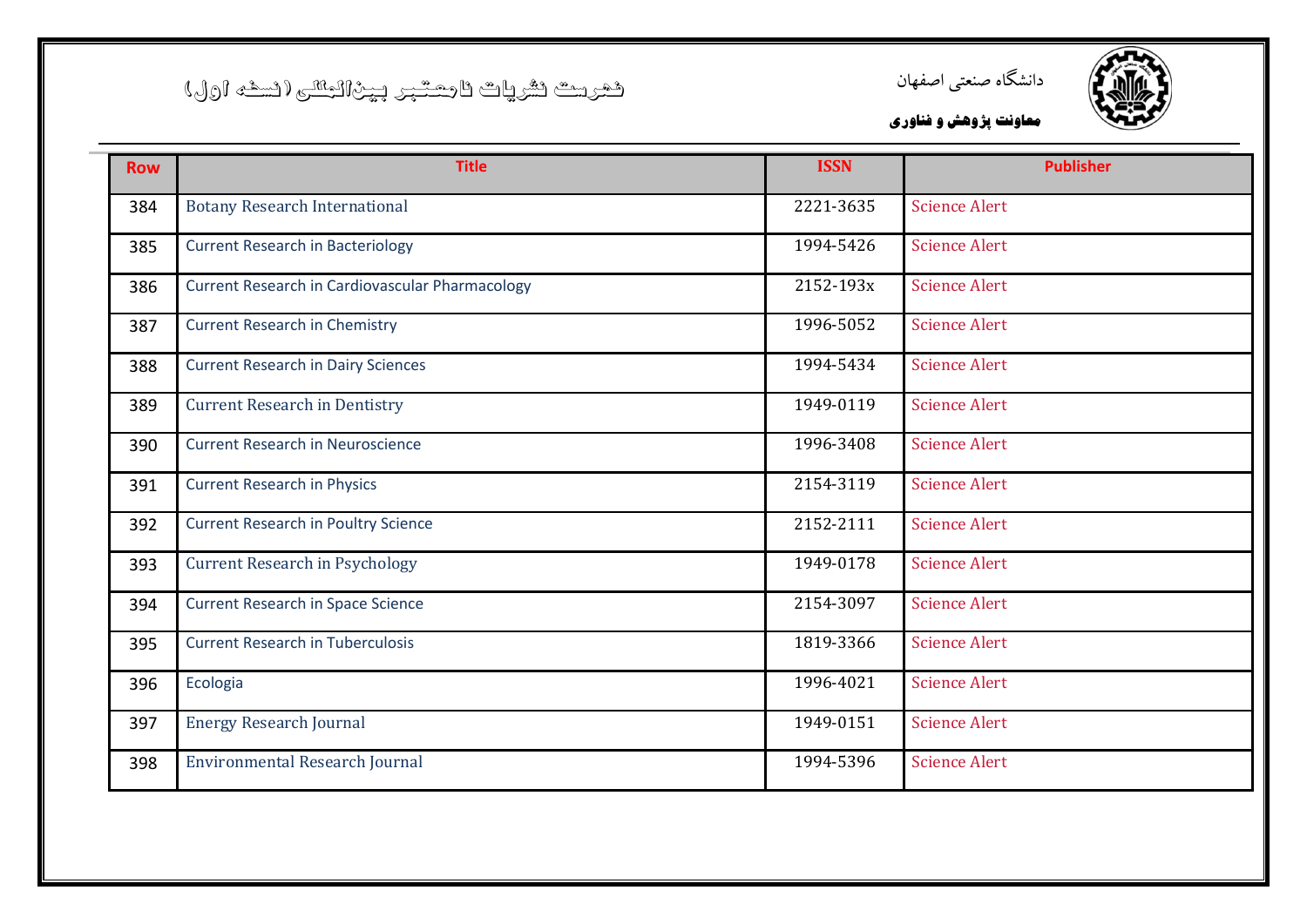![](_page_27_Picture_1.jpeg)

![](_page_27_Picture_2.jpeg)

| <b>Row</b> | <b>Title</b>                                                       | <b>ISSN</b> | <b>Publisher</b>     |
|------------|--------------------------------------------------------------------|-------------|----------------------|
| 399        | European Journal of Dentistry and Medicine                         | 1996-3378   | <b>Science Alert</b> |
| 400        | <b>Information Technology Journal</b>                              | 1812-5638   | <b>Science Alert</b> |
| 401        | <b>International Business Management</b>                           | 1993-5250   | <b>Science Alert</b> |
| 402        | International Journal of Agricultural Research                     | 1816-4897   | <b>Science Alert</b> |
| 403        | International Journal of Biological Chemistry                      | 1819-155x   | <b>Science Alert</b> |
| 404        | <b>International Journal of Botany</b>                             | 1811-9700   | <b>Science Alert</b> |
| 405        | <b>International Journal of Cancer Research</b>                    | 1811-9727   | <b>Science Alert</b> |
| 406        | International Journal of Chemical Technology                       | 1996-3416   | <b>Science Alert</b> |
| 407        | <b>International Journal of Dairy Science</b>                      | 1811-9743   | <b>Science Alert</b> |
| 408        | International Journal of Electrical and Power Engineering          | 1990-7958   | <b>Science Alert</b> |
| 409        | International Journal of Manufacturing Systems                     | 2152-1913   | <b>Science Alert</b> |
| 410        | <b>International Journal of Meat Science</b>                       | 2071-7113   | <b>Science Alert</b> |
| 411        | International Journal of Molecular Medicine and Advance Science    | 1813-176x   | <b>Science Alert</b> |
| 412        | International Journal of Oceanography and Marine Ecological System | 1822-2206   | <b>Science Alert</b> |
| 413        | International Journal of Osteoporosis and Metabolic Disorders      | 1994-5442   | <b>Science Alert</b> |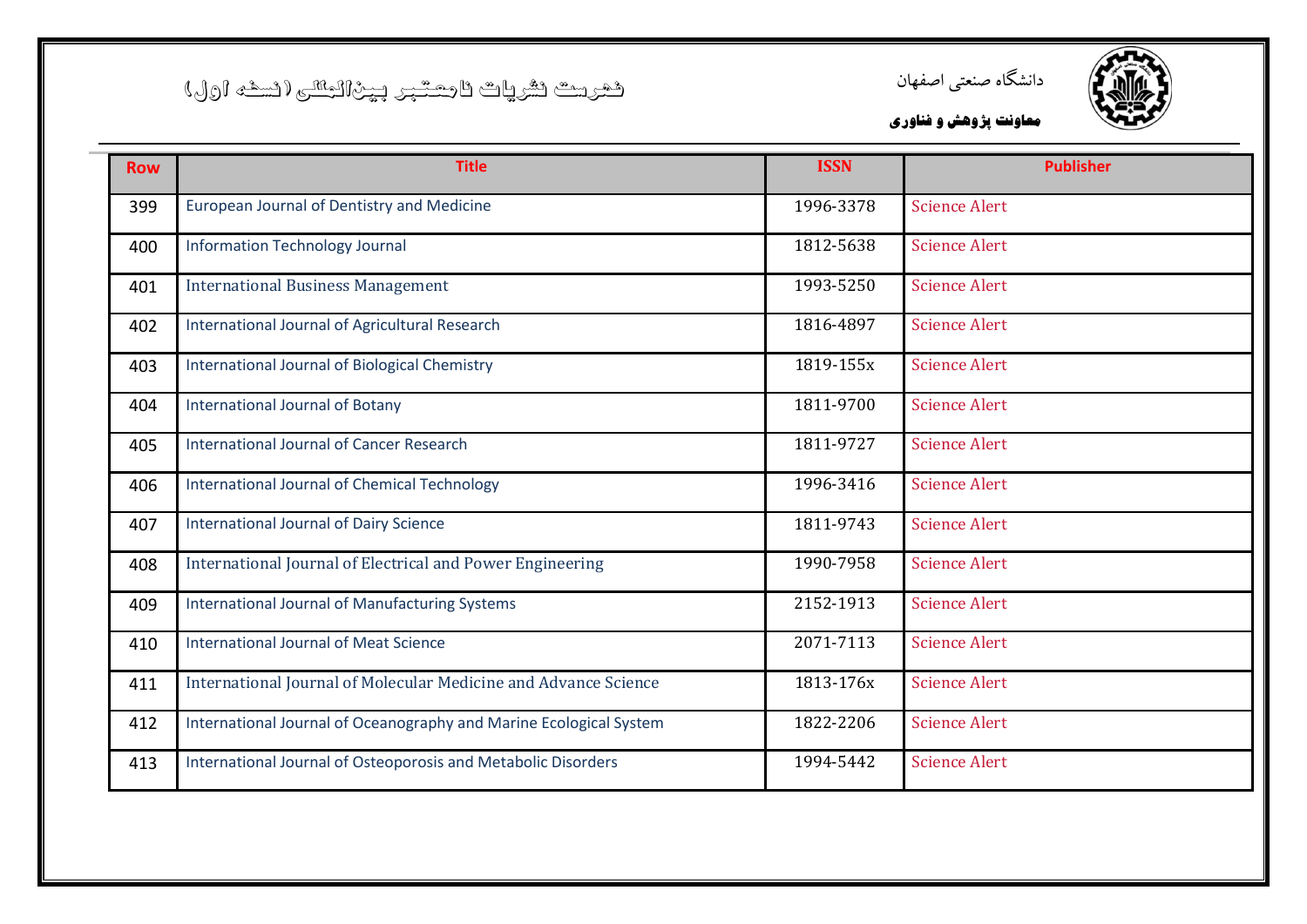![](_page_28_Picture_1.jpeg)

![](_page_28_Picture_2.jpeg)

| <b>Row</b> | <b>Title</b>                                                                | <b>ISSN</b> | <b>Publisher</b>     |
|------------|-----------------------------------------------------------------------------|-------------|----------------------|
| 414        | <b>International Journal of Pharmacology</b>                                | 1811-7775   | <b>Science Alert</b> |
| 415        | International Journal of Plant Breeding and Genetics                        | 1819-3595   | <b>Science Alert</b> |
| 416        | <b>International Journal of Plant Pathology</b>                             | 1996-0719   | <b>Science Alert</b> |
| 417        | International Journal of Poultry Science                                    | 1682-8356   | <b>Science Alert</b> |
| 418        | International Journal of Research in Nursing                                | 1949-0194   | <b>Science Alert</b> |
| 419        | <b>International Journal of soft Computing</b>                              | 1816-9503   | <b>Science Alert</b> |
| 420        | <b>International Journal of Soil Science</b>                                | 1816-4978   | <b>Science Alert</b> |
| 421        | International Journal of Systems Signal Control and Engineering Application | 1997-5422   | <b>Science Alert</b> |
| 422        | <b>International Journal of Tropical Medicine</b>                           | 1816-3319   | <b>Science Alert</b> |
| 423        | International Journal of Virology                                           | 1816-4900   | <b>Science Alert</b> |
| 424        | International Journal of Zoological Research                                | 1811-9778   | <b>Science Alert</b> |
| 425        | Journal of Agronomy                                                         | 1812-5379   | <b>Science Alert</b> |
| 426        | Journal of Animal and Veterinary Advances                                   | 1680-5593   | <b>Science Alert</b> |
| 427        | Journal of Applied Sciences                                                 | 1812-5654   | <b>Science Alert</b> |
| 428        | Journal of Applied Sciences Research                                        | 1816-157X   | <b>Science Alert</b> |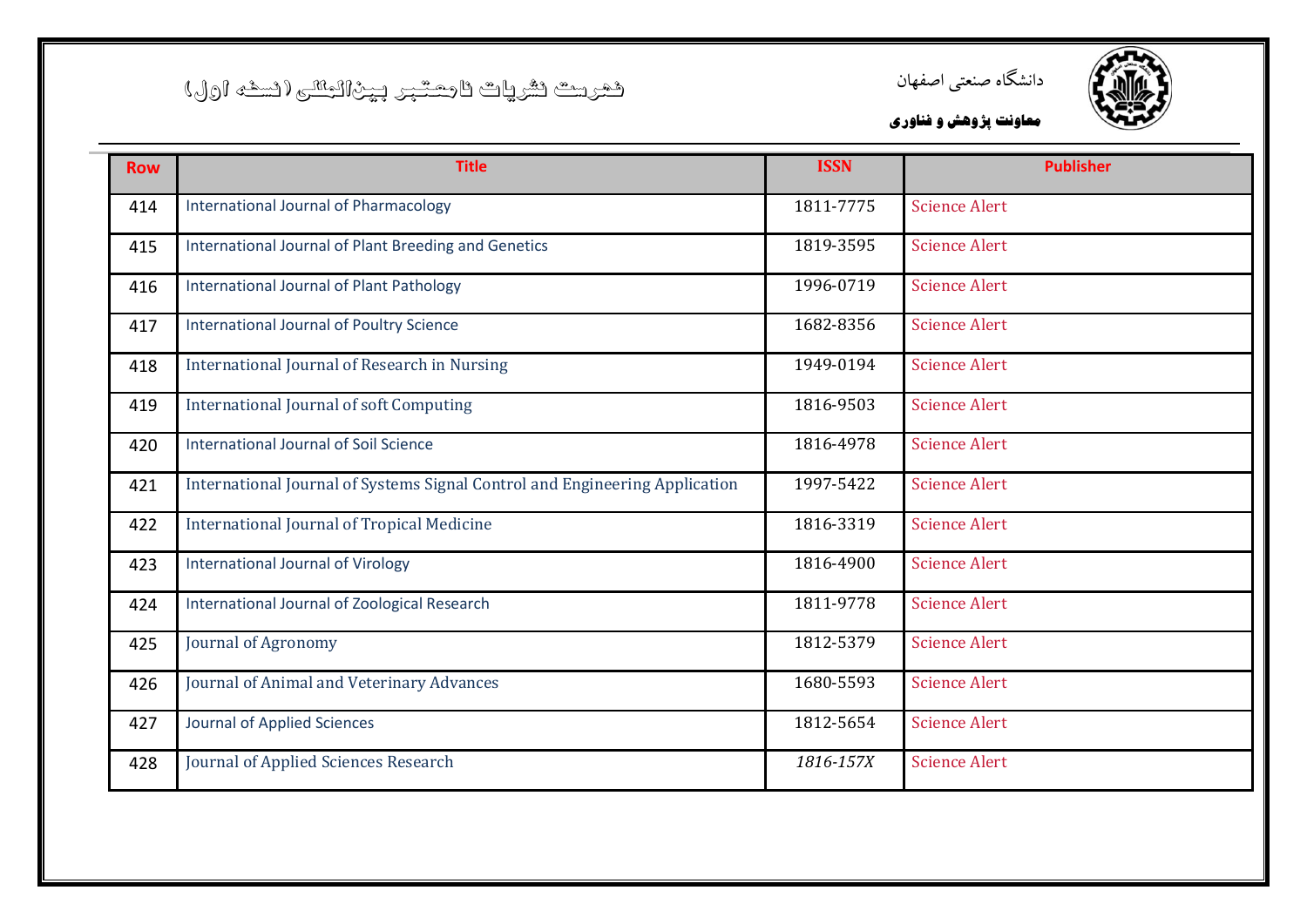![](_page_29_Picture_1.jpeg)

![](_page_29_Picture_2.jpeg)

| <b>Row</b> | <b>Title</b>                                      | <b>ISSN</b> | <b>Publisher</b>     |
|------------|---------------------------------------------------|-------------|----------------------|
| 429        | Journal of Aquaculture Feed Science and Nutrition | 2070-1667   | <b>Science Alert</b> |
| 430        | Journal of Artificial Intelligence                | 1994-5450   | <b>Science Alert</b> |
| 431        | Journal of Biological Sciences                    | 1727-3048   | <b>Science Alert</b> |
| 432        | Journal of Computer Science                       | 1549-3636   | <b>Science Alert</b> |
| 433        | Journal of Economics Theory                       | 0022-0531   | <b>Science Alert</b> |
| 434        | Journal of Engineering and Applied Sciences       | 1819-6608   | <b>Science Alert</b> |
| 435        | Journal of Entomology                             | 1812-5670   | <b>Science Alert</b> |
| 436        | Journal of Environmental Science and Technology   | 1994-7887   | <b>Science Alert</b> |
| 437        | Journal of Fisheries and Aquatic Science          | 1816-4927   | <b>Science Alert</b> |
| 438        | Journal of Fisheries International                | 1817-3381   | <b>Science Alert</b> |
| 439        | Journal of Food Techlology                        | 1684-8462   | <b>Science Alert</b> |
| 440        | <b>Journal of Medical Sciences</b>                | 1682-4474   | <b>Science Alert</b> |
| 441        | Journal of Mobile Communication                   | 1990-794x   | <b>Science Alert</b> |
| 442        | Journal of Modern Mathematicals and Statistics    | 1994-5388   | <b>Science Alert</b> |
| 443        | <b>Journal of Molecular Genetics</b>              | 2070-4267   | <b>Science Alert</b> |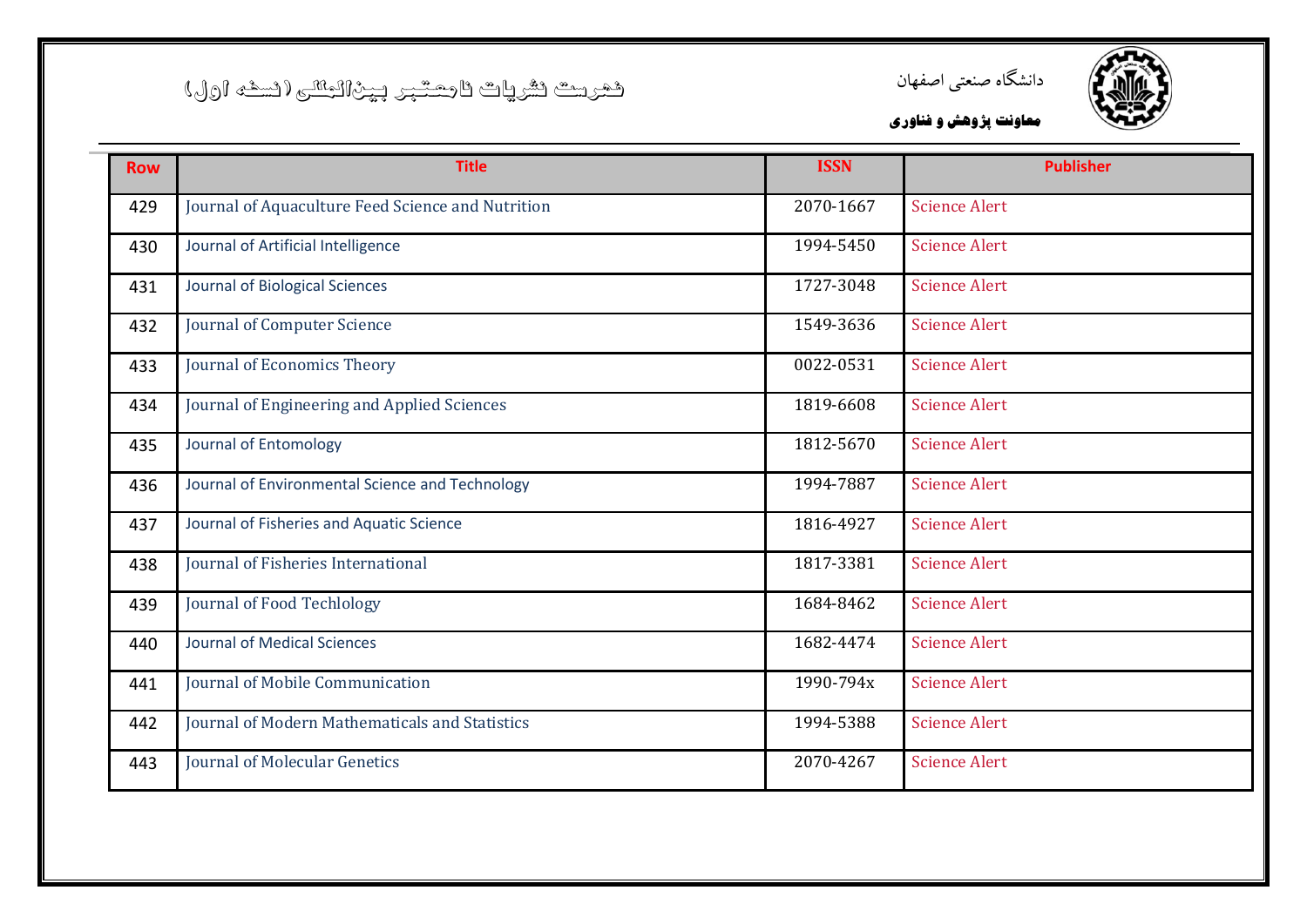![](_page_30_Picture_1.jpeg)

![](_page_30_Picture_2.jpeg)

| <b>Row</b> | <b>Title</b>                                   | <b>ISSN</b> | <b>Publisher</b>     |
|------------|------------------------------------------------|-------------|----------------------|
| 444        | Journal of Pharmacology and Toxicology         | 1816-496x   | <b>Science Alert</b> |
| 445        | Journal of Pharmacy and Allied Health Sciences | 2090-2170   | <b>Science Alert</b> |
| 446        | <b>Journal of Plant Sciences</b>               | 1816-4951   | <b>Science Alert</b> |
| 447        | <b>Journal of Social Sciences</b>              | 1549-3652   | <b>Science Alert</b> |
| 448        | Journal of Software Engineering                | 1819-4311   | <b>Science Alert</b> |
| 449        | Kidney Research Journal                        | 1819-3374   | <b>Science Alert</b> |
| 450        | Microbiology Journal                           | 2153-0696   | <b>Science Alert</b> |
| 451        | On Line Journal of Biological Sciences         | 1608-4217   | <b>Science Alert</b> |
| 452        | On Line Journal of Earth Sciences              | 1991-7708   | <b>Science Alert</b> |
| 453        | Pakistan Journal of Biological Sciences        | 1028-8880   | <b>Science Alert</b> |
| 454        | Pakistan Journal of Nutrition                  | 1680-5194   | <b>Science Alert</b> |
| 455        | Pakistan Journal of Social Sciences            | 1683-8831   | <b>Science Alert</b> |
| 456        | Physics International                          | 1948-9803   | <b>Science Alert</b> |
| 457        | Plant Pathology Journal                        | 1812-5387   | <b>Science Alert</b> |
| 458        | <b>Plant Sciences Research</b>                 | 1995-476x   | <b>Science Alert</b> |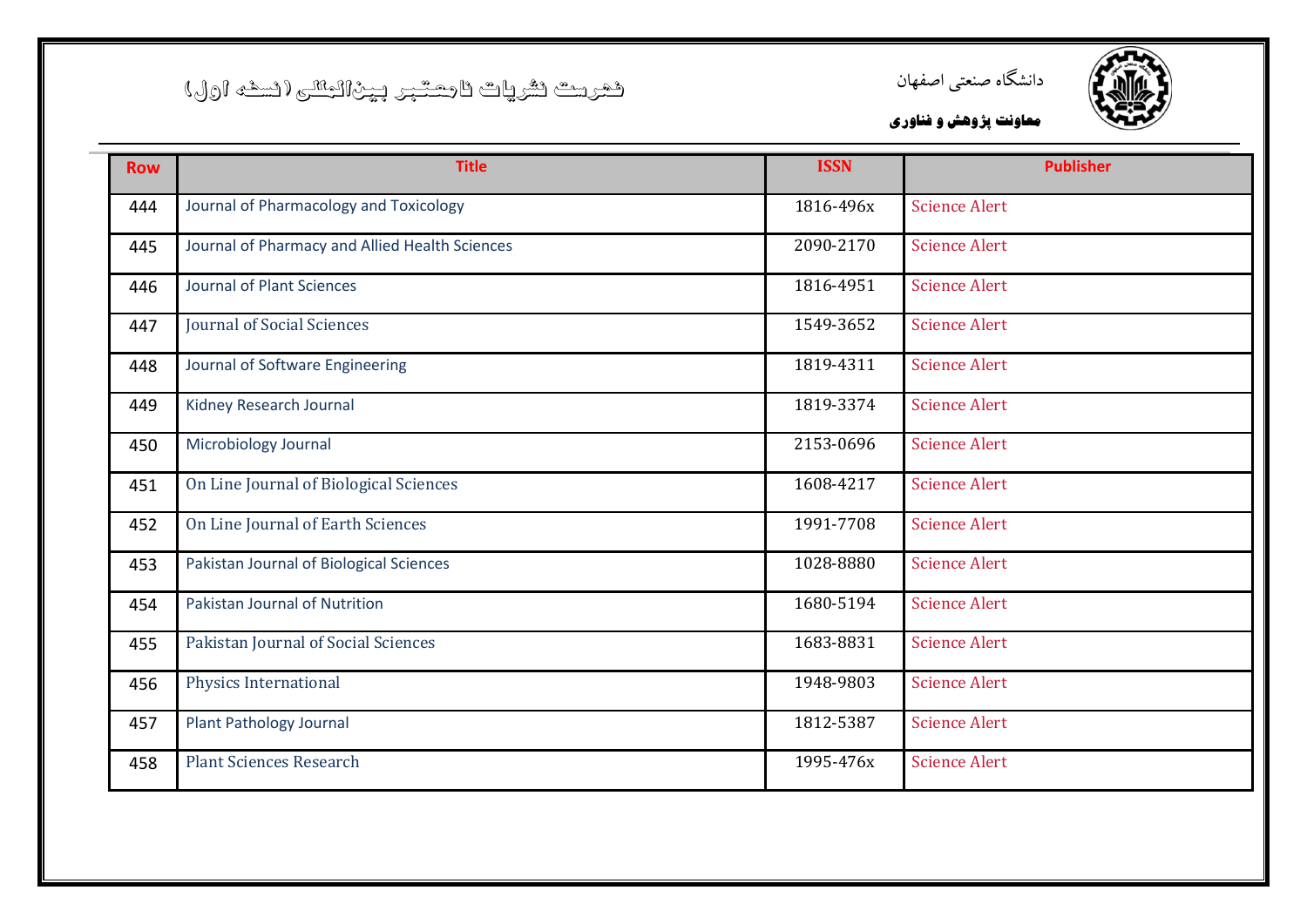![](_page_31_Picture_1.jpeg)

![](_page_31_Picture_2.jpeg)

| <b>Row</b> | <b>Title</b>                                             | <b>ISSN</b> | <b>Publisher</b>     |
|------------|----------------------------------------------------------|-------------|----------------------|
| 459        | Research Journal of Agricultural and Biological Sciences | 1816-1561   | <b>Science Alert</b> |
| 460        | Research Journal of Agricultural Research                |             | <b>Science Alert</b> |
| 461        | <b>Research Journal of Allergy</b>                       | 1819-3390   | <b>Science Alert</b> |
| 462        | Research Journal of Animal and Veterinary Sciences       | 1816-2746   | <b>Science Alert</b> |
| 463        | <b>Research Journal of Animal Sciences</b>               | 1993-5269   | <b>Science Alert</b> |
| 464        | <b>Research Journal of Applied Sciences</b>              | 2040-7459   | <b>Science Alert</b> |
| 465        | Research Journal of Biological Sciences                  | 1815-8846   | <b>Science Alert</b> |
| 466        | <b>Research Journal of Botany</b>                        | 1816-4919   | <b>Science Alert</b> |
| 467        | Research Journal of Business Management                  | 1819-1932   | <b>Science Alert</b> |
| 468        | <b>Research Journal of Cardiology</b>                    | 1819-3404   | <b>Science Alert</b> |
| 469        | Research Journal of Cell and Molecular Biology           | 1991-8828   | <b>Science Alert</b> |
| 470        | <b>Research Journal of Dairy Sciences</b>                | 1993-5277   | <b>Science Alert</b> |
| 471        | <b>Research Journal of Environmental Sciences</b>        | 1819-3412   | <b>Science Alert</b> |
| 472        | Research Journal of Environmental Toxicology             | 1819-3420   | <b>Science Alert</b> |
| 473        | Research Journal of Forestry                             | 1819-3439   | <b>Science Alert</b> |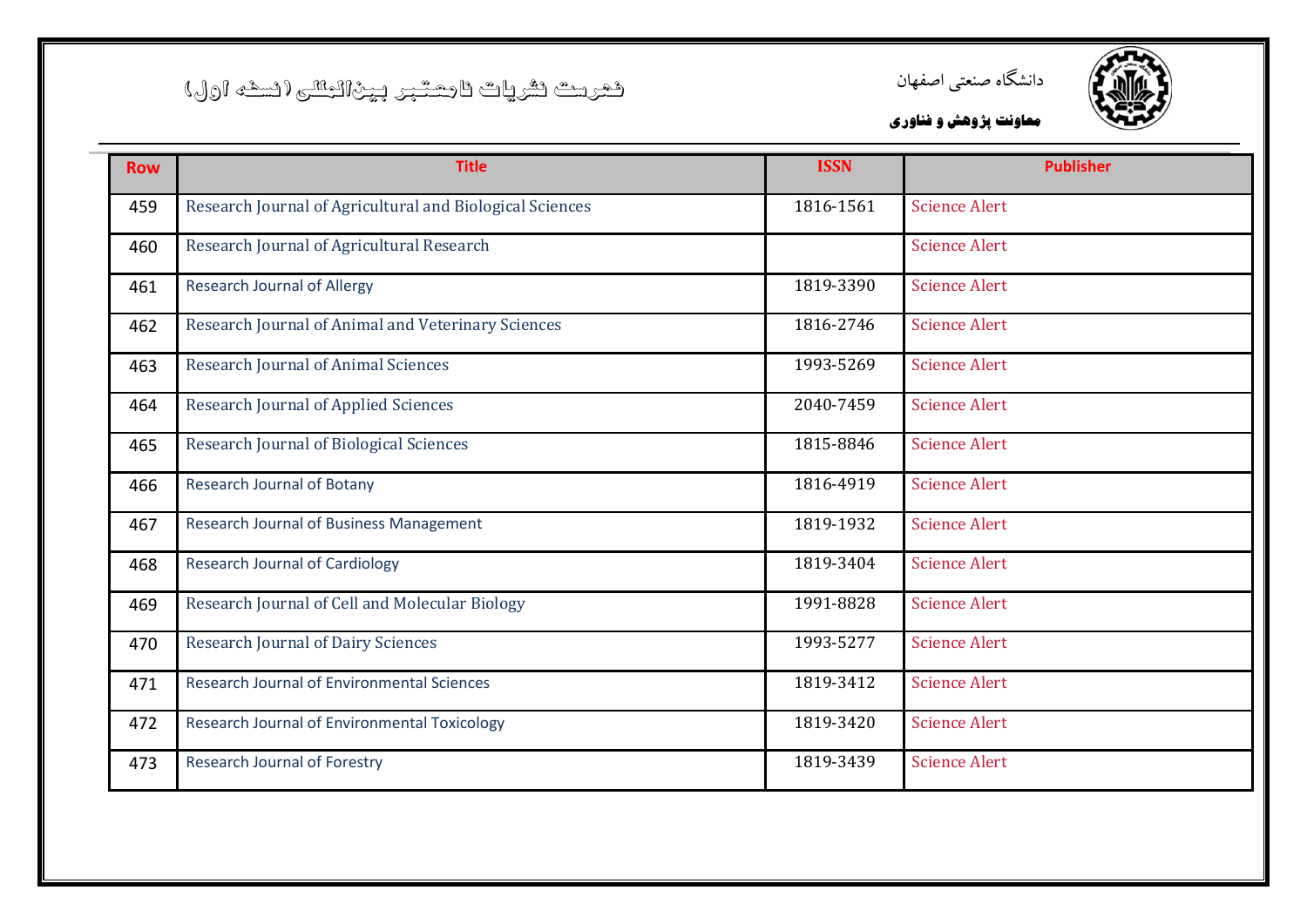![](_page_32_Picture_1.jpeg)

![](_page_32_Picture_2.jpeg)

| <b>Row</b> | <b>Title</b>                                       | <b>ISSN</b> | <b>Publisher</b>     |
|------------|----------------------------------------------------|-------------|----------------------|
| 474        | Research Journal of Immunology                     | 1994-7909   | <b>Science Alert</b> |
| 475        | Research Journal of Information Technology         | 2041-3106   | <b>Science Alert</b> |
| 476        | <b>Research Journal of Medicinal Plant</b>         | 1819-3455   | <b>Science Alert</b> |
| 477        | Research Journal of Medicinal Sciences             | 1815-9346   | <b>Science Alert</b> |
| 478        | Research Journal of Medicine and Medical Sciences  | 1816-272X   | <b>Science Alert</b> |
| 479        | <b>Research Journal of Microbiology</b>            | 1816-4935   | <b>Science Alert</b> |
| 480        | <b>Research Journal of Mutagenesis</b>             | 1994-7917   | <b>Science Alert</b> |
| 481        | Research Journal of Nanoscience and Nanotechnology | 1996-5044   | <b>Science Alert</b> |
| 482        | Research Journal of Obstetrics and Gynecology      | 1994-7925   | <b>Science Alert</b> |
| 483        | <b>Research Journal of Parasitology</b>            | 1816-4943   | <b>Science Alert</b> |
| 484        | <b>Research Journal of Pharmacology</b>            | 1815-9362   | <b>Science Alert</b> |
| 485        | <b>Research Journal of Physics</b>                 | 1819-3463   | <b>Science Alert</b> |
| 486        | Research Journal of Phytochemistry                 | 1819-3471   | <b>Science Alert</b> |
| 487        | <b>Research Journal of Poultry Sciences</b>        | 1993-5285   | <b>Science Alert</b> |
| 488        | <b>Research Journal of Radiology</b>               | 1819-348x   | <b>Science Alert</b> |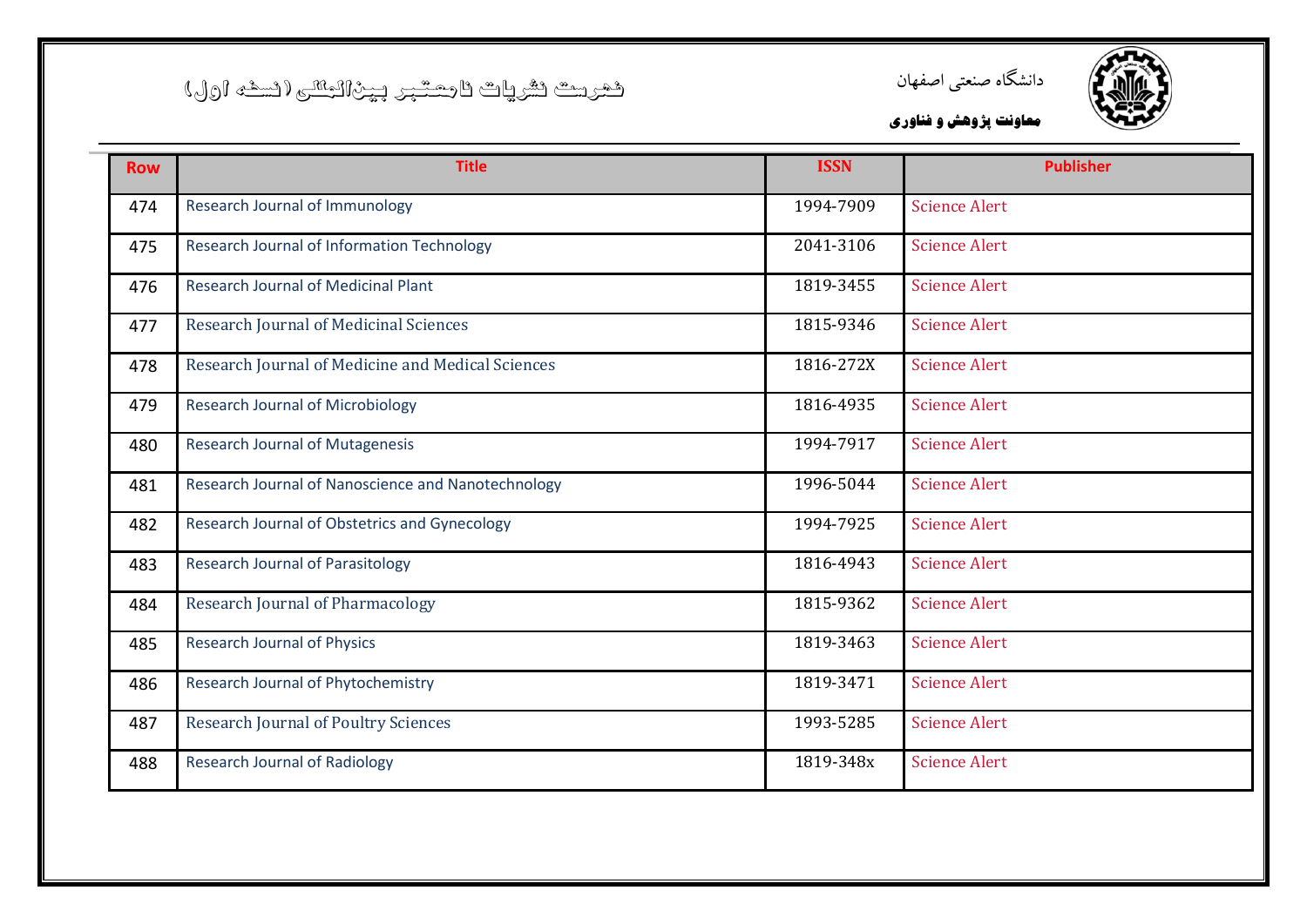![](_page_33_Picture_1.jpeg)

![](_page_33_Picture_2.jpeg)

| <b>Row</b> | <b>Title</b>                                                     | <b>ISSN</b> | <b>Publisher</b>     |
|------------|------------------------------------------------------------------|-------------|----------------------|
| 489        | <b>Research Journal of Seed Science</b>                          | 1819-3552   | <b>Science Alert</b> |
| 490        | <b>Research Journal of Social Sciences</b>                       | 1815-9125   | <b>Science Alert</b> |
| 491        | Research Journal of Soil and Water Management                    | 2075-1095   | <b>Science Alert</b> |
| 492        | <b>Research Journal of Soil Biology</b>                          | 1819-3498   | <b>Science Alert</b> |
| 493        | Research Journal of Telecommunication and Information Technology | 1816-2738   | <b>Science Alert</b> |
| 494        | <b>Research Journal of Toxins</b>                                | 1819-3560   | <b>Science Alert</b> |
| 495        | Research Journal of Veterinary Sciences                          | 1819-1908   | <b>Science Alert</b> |
| 496        | Singapore Journal of Chemical Biology                            | 2010-0094   | <b>Science Alert</b> |
| 497        | Singapore Journal of Scientific Research                         | 2010-006x   | <b>Science Alert</b> |
| 498        | Space Research Journal                                           | 1819-3382   | <b>Science Alert</b> |
| 499        | <b>Surgery Journal</b>                                           | 1816-3211   | <b>Science Alert</b> |
| 500        | The Cardiology                                                   | 1811-8194   | <b>Science Alert</b> |
| 501        | The International Journal of Applied Economics and Finance       | 1991-0886   | <b>Science Alert</b> |
| 502        | <b>Trends in Agricultural Economics</b>                          | 1994-7933   | <b>Science Alert</b> |
| 503        | <b>Trends in Applied Sciences Research</b>                       | 1819-3579   | <b>Science Alert</b> |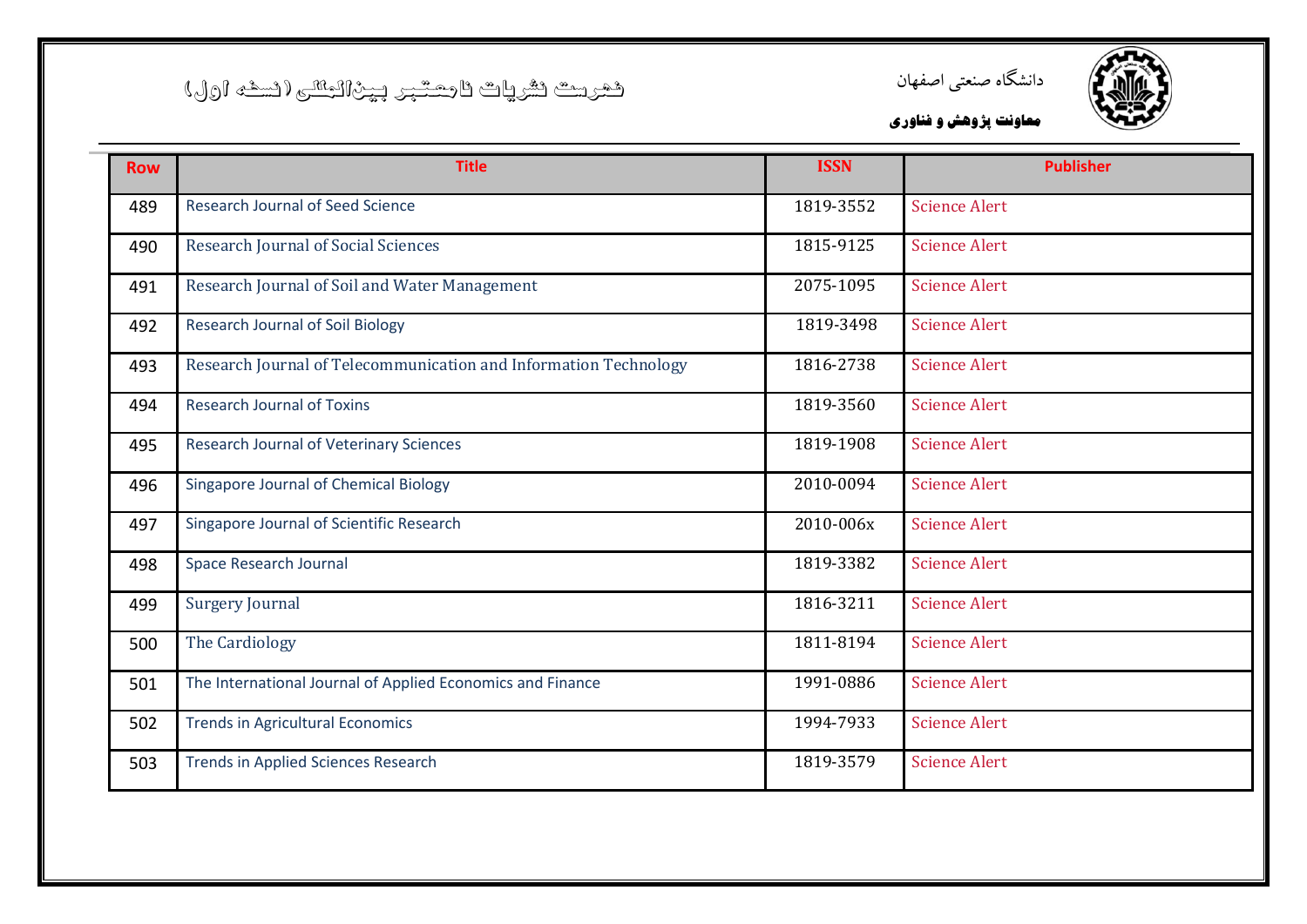![](_page_34_Picture_1.jpeg)

![](_page_34_Picture_2.jpeg)

| <b>Row</b> | <b>Title</b>                                                    | <b>ISSN</b> | <b>Publisher</b>                            |
|------------|-----------------------------------------------------------------|-------------|---------------------------------------------|
| 504        | <b>Trends in Bioinformatics</b>                                 | 1994-7941   | <b>Science Alert</b>                        |
| 505        | <b>Trends in Horticultural Research</b>                         | 1996-0735   | <b>Science Alert</b>                        |
| 506        | <b>Trends in Medical Research</b>                               | 1819-3587   | <b>Science Alert</b>                        |
| 507        | <b>Trends in Molecular Sciences</b>                             | 1994-5469   | <b>Science Alert</b>                        |
| 508        | <b>American Journal of Bioinformatics</b>                       | 1948-9862   | <b>Science Publications</b>                 |
| 509        | American Journal of Economics and Business Administration       | 1945-5488   | <b>Science Publications</b>                 |
| 510        | American Journal of Engineering and Applied Sciences            | 1941-7020   | <b>Science Publications</b>                 |
| 511        | American Journal of Geoscience                                  | 1948-9846   | <b>Science Publications</b>                 |
| 512        | American Journal of Microbiology                                | 1948-982X   | <b>Science Publications</b>                 |
| 513        | Journal of Mathematics and Statistics                           | 1549-3644   | <b>Science Publications</b>                 |
| 514        | Quantum information processing                                  | 1570-0755   | <b>SPRINGER</b>                             |
| 515        | South Asia Journal of South Asian Studies                       | 0085-6401   | <b>Taylor and Francis Group</b>             |
| 516        | Pakistan Journal of Pharmaceutical sciences                     | 1011-601x   | University of Karachi                       |
| 517        | Main Group Metal Chemistry                                      | 0334-7575   | Walter de Gruyter GmbH & Co. KG             |
| 518        | International Journal of Food, Agriculture & Environment (JFAE) | 1459-0255   | <b>WFL Publisher science and Technology</b> |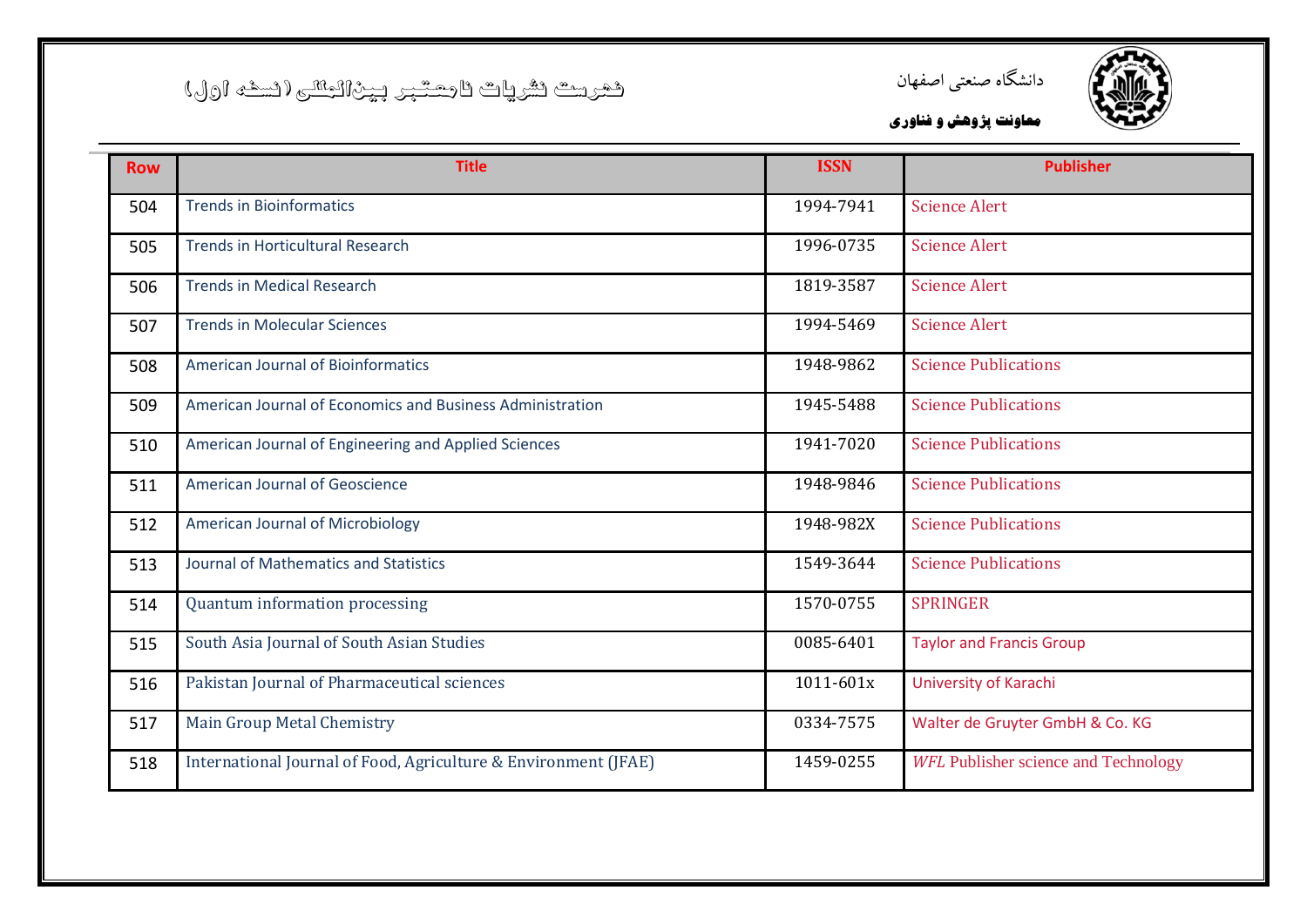![](_page_35_Picture_1.jpeg)

![](_page_35_Picture_2.jpeg)

| <b>Row</b> | <b>Title</b>                                                     | <b>ISSN</b> | <b>Publisher</b>                                        |
|------------|------------------------------------------------------------------|-------------|---------------------------------------------------------|
| 519        | International Journal of Aerospace and Mechanical Engineering    | 2010-3786   | World Academy of Science, Engineering and<br>Technology |
| 520        | International Journal of Agricultural and Biological Sciences    | 2010-3808   | World Academy of Science, Engineering and<br>Technology |
| 521        | International Journal of Biological and Life Sciences            | 2010-3824   | World Academy of Science, Engineering and<br>Technology |
| 522        | <b>International Journal of Biological and Medical Sciences</b>  | 2010-3840   | World Academy of Science, Engineering and<br>Technology |
| 523        | International Journal of Chemical and Biological Engineering     | 2010-3867   | World Academy of Science, Engineering and<br>Technology |
| 524        | International Journal of Civil and Environmental Engineering     | 2010-3883   | World Academy of Science, Engineering and<br>Technology |
| 525        | International Journal of Computational and Mathematical Sciences | 2010-3905   | World Academy of Science, Engineering and<br>Technology |
| 526        | International Journal of Computer and Information Engineering    | 2010-3921   | World Academy of Science, Engineering and<br>Technology |
| 527        | International Journal of Electrical and Computer Engineering     | 2010-3948   | World Academy of Science, Engineering and<br>Technology |
| 528        | International Journal of Electrical and Electronics Engineering  | 2010-3964   | World Academy of Science, Engineering and<br>Technology |
| 529        | International Journal of Engineering and Applied Sciences        | 2010-3980   | World Academy of Science, Engineering and<br>Technology |
| 530        | International Journal of Engineering and Natural Sciences        | 2010-4006   | World Academy of Science, Engineering and<br>Technology |
| 531        | International Journal of Environmental and Earth Sciences        | 2010-4022   | World Academy of Science, Engineering and<br>Technology |
| 532        | International Journal of Human and Social Sciences               | 2010-4081   | World Academy of Science, Engineering and<br>Technology |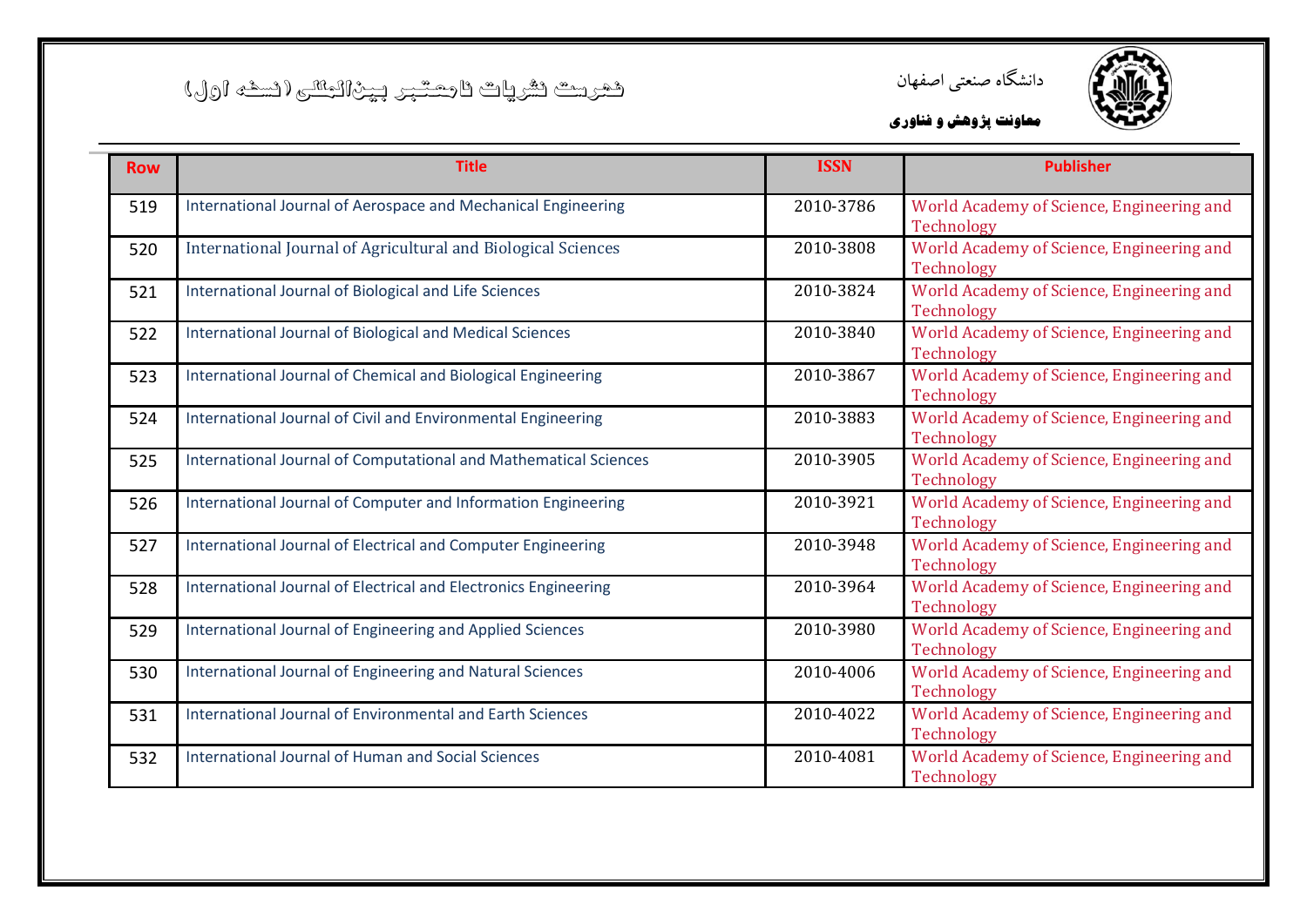![](_page_36_Picture_1.jpeg)

![](_page_36_Picture_2.jpeg)

| <b>Row</b> | <b>Title</b>                                                       | <b>ISSN</b> | <b>Publisher</b>                                               |
|------------|--------------------------------------------------------------------|-------------|----------------------------------------------------------------|
| 533        | International Journal of Information and Communication Engineering | 2010-4049   | World Academy of Science, Engineering and<br>Technology        |
| 534        | International Journal of Information and Mathematical Sciences     | 2010-4065   | World Academy of Science, Engineering and<br>Technology        |
| 535        | International Journal of Mathematical and Computer Sciences        | 2010-4103   | World Academy of Science, Engineering and<br>Technology        |
| 536        | International Journal of Mechanical and Materials Engineering      | 2010-412X   | World Academy of Science, Engineering and<br>Technology        |
| 537        | World Academy of Science, Engineering and Technology               | 2010-376X   | World Academy of Science, Engineering and<br>Technology        |
| 538        | Wseas TranSactions on Circuits Rcuits and Systems                  | 1109-2734   | <b>World Scientific and Engineering Academy</b><br>and Society |
| 539        | <b>Wseas TranSactions on Communication</b>                         | 1109-2742   | <b>World Scientific and Engineering Academy</b><br>and Society |
| 540        | <b>Wseas TranSactions on Computres</b>                             | 1109-2750   | <b>World Scientific and Engineering Academy</b><br>and Society |
| 541        | <b>Wseas TranSactions on Systems</b>                               | 1109-2777   | <b>World Scientific and Engineering Academy</b><br>and Society |
| 542        | Wseas Transactions on Acoustics And Music (Discontinued)           | 1109-9577   | <b>World Scientific and Engineering Academy</b><br>and Society |
| 543        | Wseas Transactions on Advances In Engineering Education            | 1790-1979   | <b>World Scientific and Engineering Academy</b><br>and Society |
| 544        | <b>Wseas Transactions on Applied And Theoretical Mechanics</b>     | 1991-8747   | <b>World Scientific and Engineering Academy</b><br>and Society |
| 545        | <b>Wseas Transactions on Biology And Biomedicine</b>               | 1109-9518   | <b>World Scientific and Engineering Academy</b><br>and Society |
| 546        | <b>Wseas Transactions on Business And Economics</b>                | 1109-9526   | <b>World Scientific and Engineering Academy</b><br>and Society |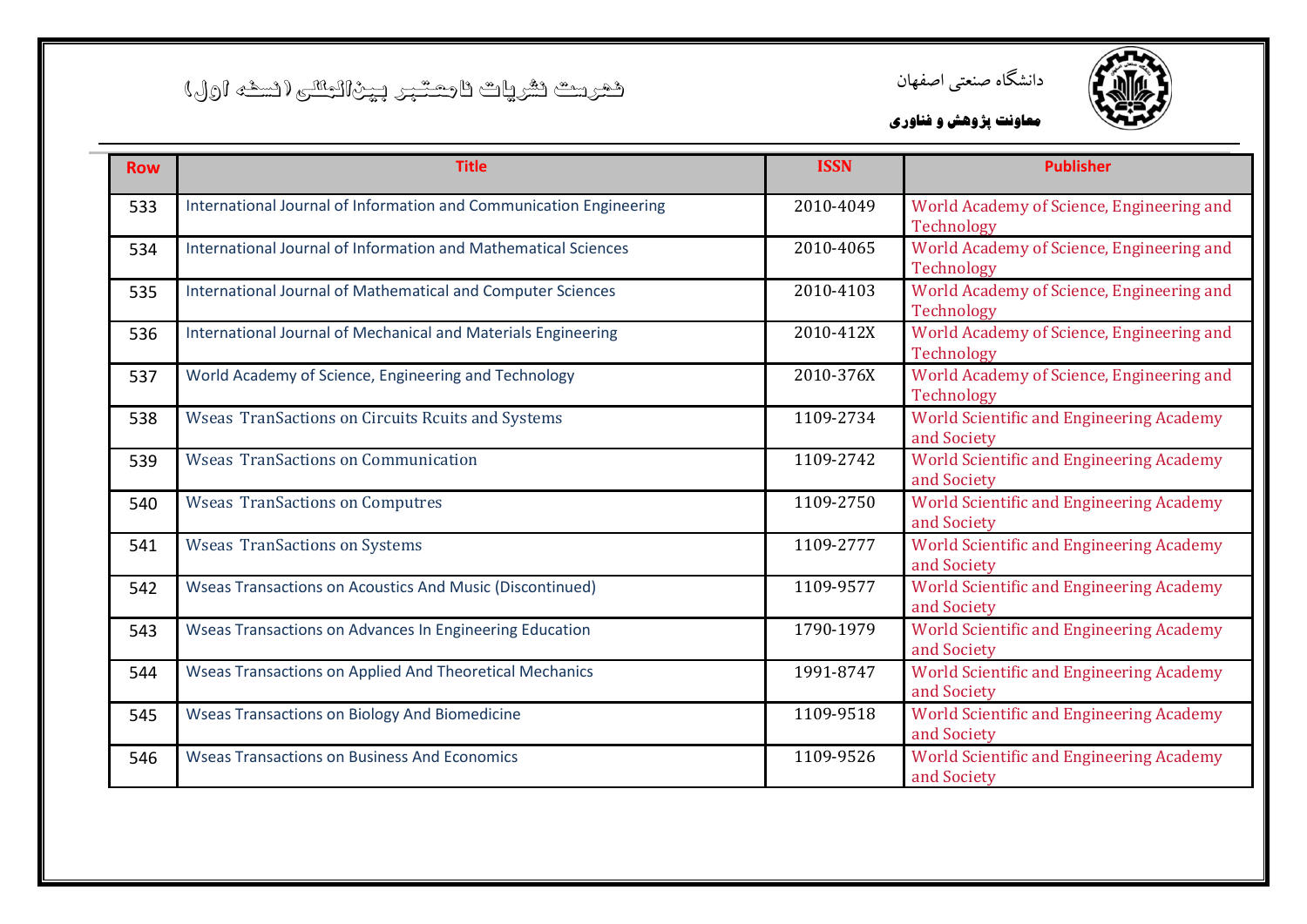![](_page_37_Picture_1.jpeg)

![](_page_37_Picture_2.jpeg)

| <b>Row</b> | <b>Title</b>                                                  | <b>ISSN</b> | <b>Publisher</b>                                               |
|------------|---------------------------------------------------------------|-------------|----------------------------------------------------------------|
| 547        | <b>Wseas Transactions on Computer Research (Discontinued)</b> | 1991-8755   | <b>World Scientific and Engineering Academy</b><br>and Society |
| 548        | <b>Wseas Transactions on Electronics (Discontinued)</b>       | 1109-9445   | World Scientific and Engineering Academy<br>and Society        |
| 549        | <b>Wseas Transactions on Environment And Development</b>      | 1790-5079   | <b>World Scientific and Engineering Academy</b><br>and Society |
| 550        | <b>Wseas Transactions on Fluid Mechanics</b>                  | 1790-5087   | <b>World Scientific and Engineering Academy</b><br>and Society |
| 551        | <b>Wseas Transactions on Heat And Mass Transfer</b>           | 1790-5044   | World Scientific and Engineering Academy<br>and Society        |
| 552        | Wseas Transactions on Information Science And Applications    | 1790-0832   | <b>World Scientific and Engineering Academy</b><br>and Society |
| 553        | <b>Wseas TranSactions on Mathematics</b>                      | 1109-2769   | <b>World Scientific and Engineering Academy</b><br>and Society |
| 554        | <b>Wseas Transactions on Power Systems</b>                    | 1790-5060   | World Scientific and Engineering Academy<br>and Society        |
| 555        | <b>Wseas Transactions on Signal Processing</b>                | 1790-5052   | <b>World Scientific and Engineering Academy</b><br>and Society |
| 556        | <b>Wseas Transactions on Systems And Control</b>              | 1991-8763   | <b>World Scientific and Engineering Academy</b><br>and Society |
| 557        | Acta Crystallographia Section E-Structure                     | 1600-5368   |                                                                |
| 558        | Asian journal of chemistry                                    | 0970-7077   |                                                                |
| 559        | Asian-Australian Journal of Animal Science                    | 1011-2367   |                                                                |
| 560        | Australian Journal of Basic and Applied Sciences Research     | 1991-8178   |                                                                |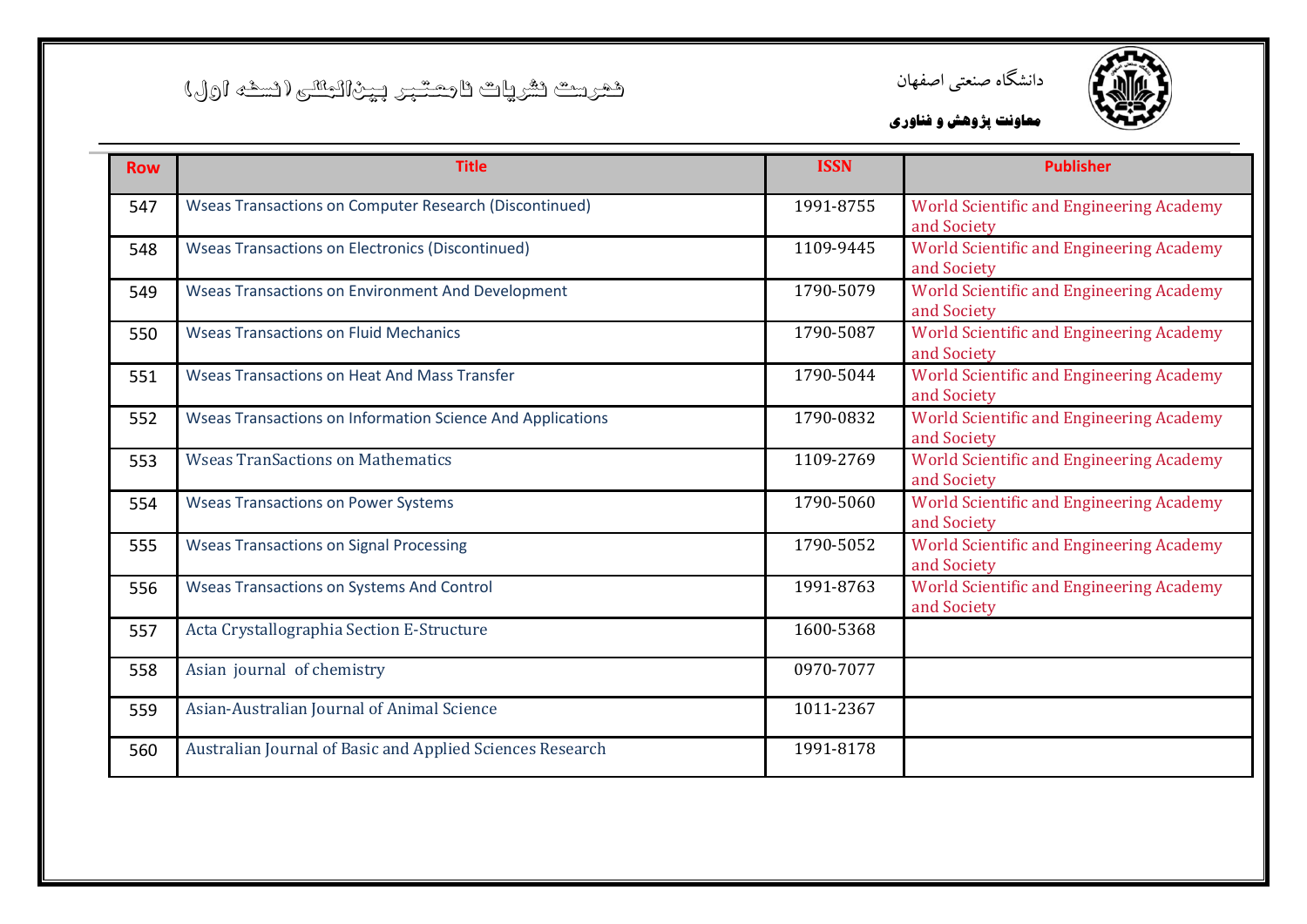![](_page_38_Picture_1.jpeg)

![](_page_38_Picture_2.jpeg)

| <b>Row</b> | <b>Title</b>                                                            | <b>ISSN</b>                  | <b>Publisher</b> |
|------------|-------------------------------------------------------------------------|------------------------------|------------------|
| 561        | <b>Aviv University Annual Report</b>                                    | فيلتر شده                    |                  |
| 562        | <b>Geological Survey of Israel Bulletin</b>                             | 0075-1200                    |                  |
| 563        | Geological Survey of Israel Current Redearch                            | 0333-6425                    |                  |
| 564        | International Journal of Nonlinear Sciences and Numerical Simulation    | 1565-1339                    |                  |
| 565        | International Journal of Agricultue and Biology                         | 1560-8530                    |                  |
| 566        | International Journal of Biology and Biotechnology                      | 1810-2719                    |                  |
| 567        | International Journal of Computer Science and Network Security (IJCSNS) | 1738-7906                    |                  |
| 568        | International Journal of Electrochemistry                               | 1877-0428                    |                  |
| 569        | <b>International Journal of Molecular Science</b>                       | 1877-0428                    |                  |
| 570        | International Journal of Turbo & Jet-Engines                            | 0334-0082                    |                  |
| 571        | <b>International Review of Electrical Engineering</b>                   | $N/A$ ISBN-90-<br>801015-1-6 |                  |
| 572        | <b>Israel Annals of Psychiatry and Related Disciplines</b>              | 0021-1958.                   |                  |
| 573        | <b>Israel Environment Bulletin</b>                                      | 0334-3804                    |                  |
| 574        | <b>Israel Journal of Botany</b>                                         | 0021-213X                    |                  |
| 575        | <b>Israel Journal of Mathematics</b>                                    | 0021-2172                    |                  |